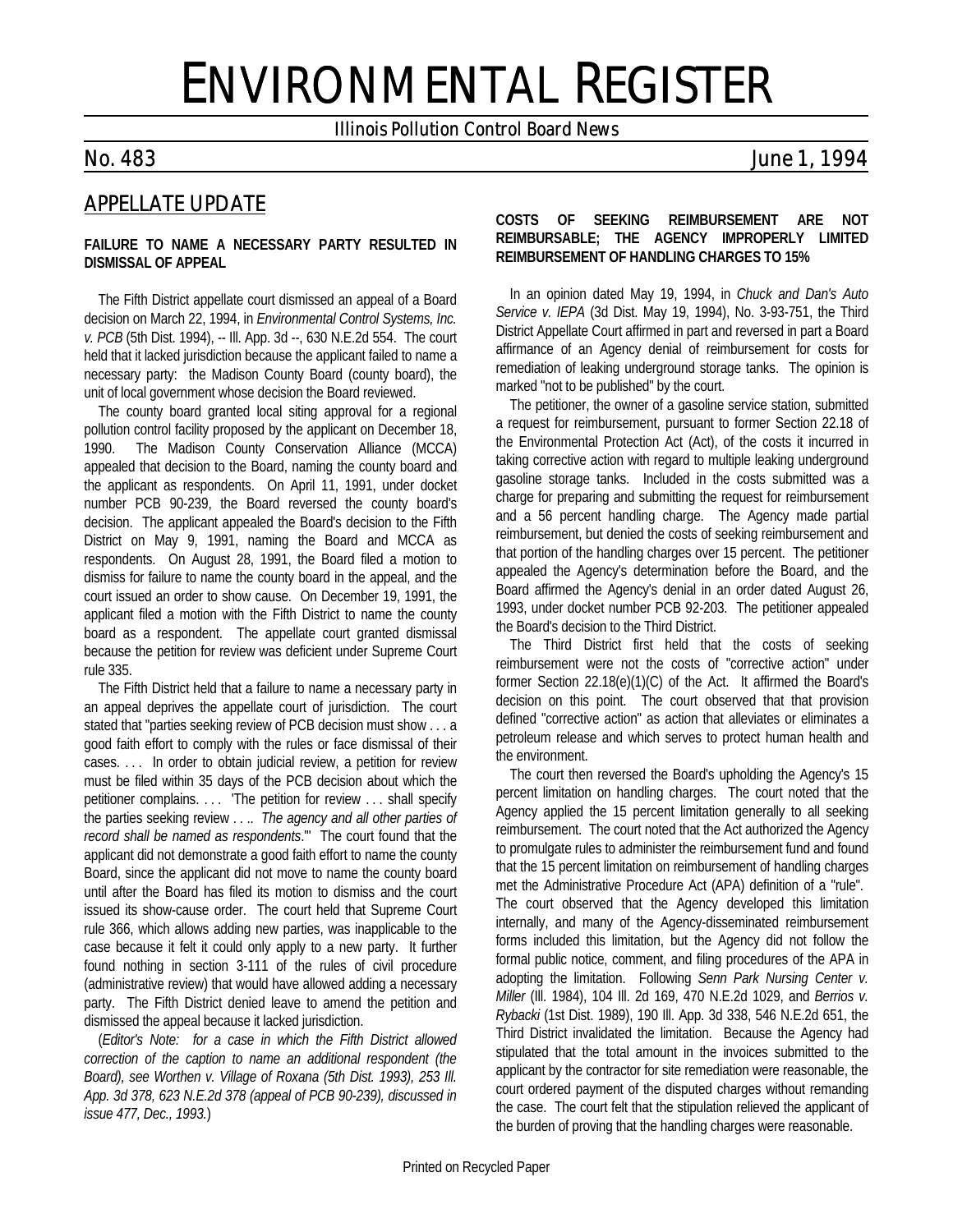*(Editor's Note: In the conclusion of its opinion, the court noted that the factual situation before it was unlikely to recur. P.A. 88-496, effective September 13, 1993 (issue 475, Oct. 6, 1993), adopted new provisions governing underground storage tank remediation and cost reimbursement. Further, presently pending rulemaking docket R94-2, proposes new procedural rules for leaking underground storage tank proceedings. (Issue 481, Apr., 1994.)*

# *RULEMAKING UPDATE*

#### **EMERGENCY RULE EXTENDS DEADLINE FOR COMPLIANCE WITH RCRA SUBTITLE D LANDFILL REGULATIONS, R94-13**

The Board adopted an emergency rule on May 5, 1994 that extends the deadline for compliance with the RCRA Subtitle D landfill regulations. This emergency rule extends the deadline for compliance with the regulations until October 9, 1994 for certain existing facilities and lateral expansions of existing facilities. The facilities affected are two groups of municipal solid waste landfills (MSWLFs) that meet certain conditions. The first group includes MSWLFs that accepted 100 tons or less per day of waste between October 9, 1991 and October 9, 1992, which did not accept more than 100 tons per day between October 9, 1993 and April 9, 1994, and which are not listed on the National Priority List under the federal Comprehensive Environmental Response, Compensation, and Liability Act (CERCLA or "Superfund") at 40 CFR 300, appendix B. The second group of exempted landfills includes MSWLFs that the Illinois EPA has found is needed for receipt of flood-related wastes.

The Board adopted the emergency rule, which is effective for a maximum of 150 days from the date it was filed with the Secretary of State, May 12, 1994, was in response to a statutory amendment. On April 30, 1994, the Governor signed Public Act 88-540 (formerly Senate Bill 405) into law. This amended Section 22.40(c) of the Environmental Protection Act, effective upon the signing, to extend the deadline until which landfills may continue operating without having to meet the new stricter RCRA Subtitle D requirements. (*Issue 482, May, 1994.*) Direct questions to Marie E. Tipsord, at 312-814-4925 or 618-498-9803. Please refer to docket R94-13.

#### **PM10 CONTINGENCY MEASURE AMENDMENTS PROPOSED FOR SECOND NOTICE, R93-30**

On May 5, 1994, the Board proposed amendments to the  $PM_{10}$ regulations for Second Notice review by the Joint Committee on Administrative Rules (JCAR). The proposal would establish contingency rules for additional reductions in  $PM_{10}$  emissions in the areas of the state designated as moderate nonattainment by U.S. EPA, in the event U.S. EPA finds that the area has failed to achieve compliance by December 31, 1994. Those areas are McCook and Lake Calumet Townships in Cook County, Granite City in Madison County, and a portion of Oglesby Township in LaSalle County.

The Illinois EPA (Agency) filed the new Clean Air Act (CAA) rulemaking proposal for amendments on December 30, 1993 pursuant to the "fast-track" rulemaking provisions of Section 28.5 of the Environmental Protection Act. On January 6, 1993, the Board proposed the amendments for First Notice publication in the *Illinois* *Register* without review of their merits, as required by the statute. Section 28.5 required the Board to proceed within set time-frames toward the adoption of the proposed amendments. The Board lacked any discretion under the statute to adjust these time-frames under any circumstances.

The Board held a public hearing on the Agency's proposal on February 22, 1994. Hearings originally scheduled for March 22 and April 5, 1994 were cancelled because the level of public interest and participation so warranted. After the Board has received a Certificate of No Objection from JCAR or 45 days have elapsed from the date when JCAR received the Second Notice package for review (May 16, 1994), the Board will be free to adopt a regulation based on the proposed rule without deviation from the text as proposed, unless changes are requested by JCAR. Direct questions to Elizabeth S. Harvey, at 312-814-6921. Please refer to docket R93-30.

#### **SITE-SPECIFIC EFFLUENT LIMITATIONS FOR AMEROCK CORP. PROPOSED FOR SECOND NOTICE, R87-33**

On May 5, 1994, the Board proposed a site-specific regulation for Second Notice review by the Joint Committee on Administrative Rules (JCAR) that would apply to the Rockford facility of Amerock Corporation. The proposed rule would set alternative chromium (total and hexavalent), copper, zinc, cyanide, and total suspended solids limitations on the petitioner's stormwater discharges to Kent Creek, in Winnebago County. It would lapse by its own terms after December 31, 2000.

After the Board has received a Certificate of No Objection from JCAR or 45 days have elapsed from the date when JCAR received the Second Notice package for review (May 16, 1994), the Board will be free to adopt a regulation based on the proposed rule without deviation from the text as proposed, unless changes are requested by JCAR. Direct questions to Elizabeth S. Harvey, at 312-814- 6921. Please refer to docket R87-33.

#### **CATEGORIES OF INSIGNIFICANT ACTIVITIES OR LEVELS AT CAAPP SOURCES RULEMAKING PROPOSAL FILED, PROPOSED FOR FIRST NOTICE & SET FOR HEARING, R94-14**

On May 11, 1994, the Illinois Environmental Protection Agency (Agency) filed a new Clean Air Act (CAA) rulemaking proposal with the Board. On May 19, 1994, the Board accepted the proposal as a Section 28.5 "fast-track" rulemaking proceeding and set it for hearings.

The Agency represented in the filing that section 502(d) of the federal CAA mandates the state to develop and submit a permit program (CAAPP) to U.S. EPA by November 15, 1993 that meets Title V of the CAA. Section 39.5(5)(w) of the Environmental Protection Act (Act), which the Illinois General Assembly adopted to fulfill the federal requirements, requires the Agency to propose regulations that define insignificant activities or emission levels by March 26, 1994. Section 39.5(5)(w) then requires the Board to conduct proceedings on the proposal and adopt final regulations in this regard within nine months of receiving the Agency's proposal.

The rulemaking proposal contemplates amendments to Part 201 and 211 of the air pollution control regulations. The new proposal,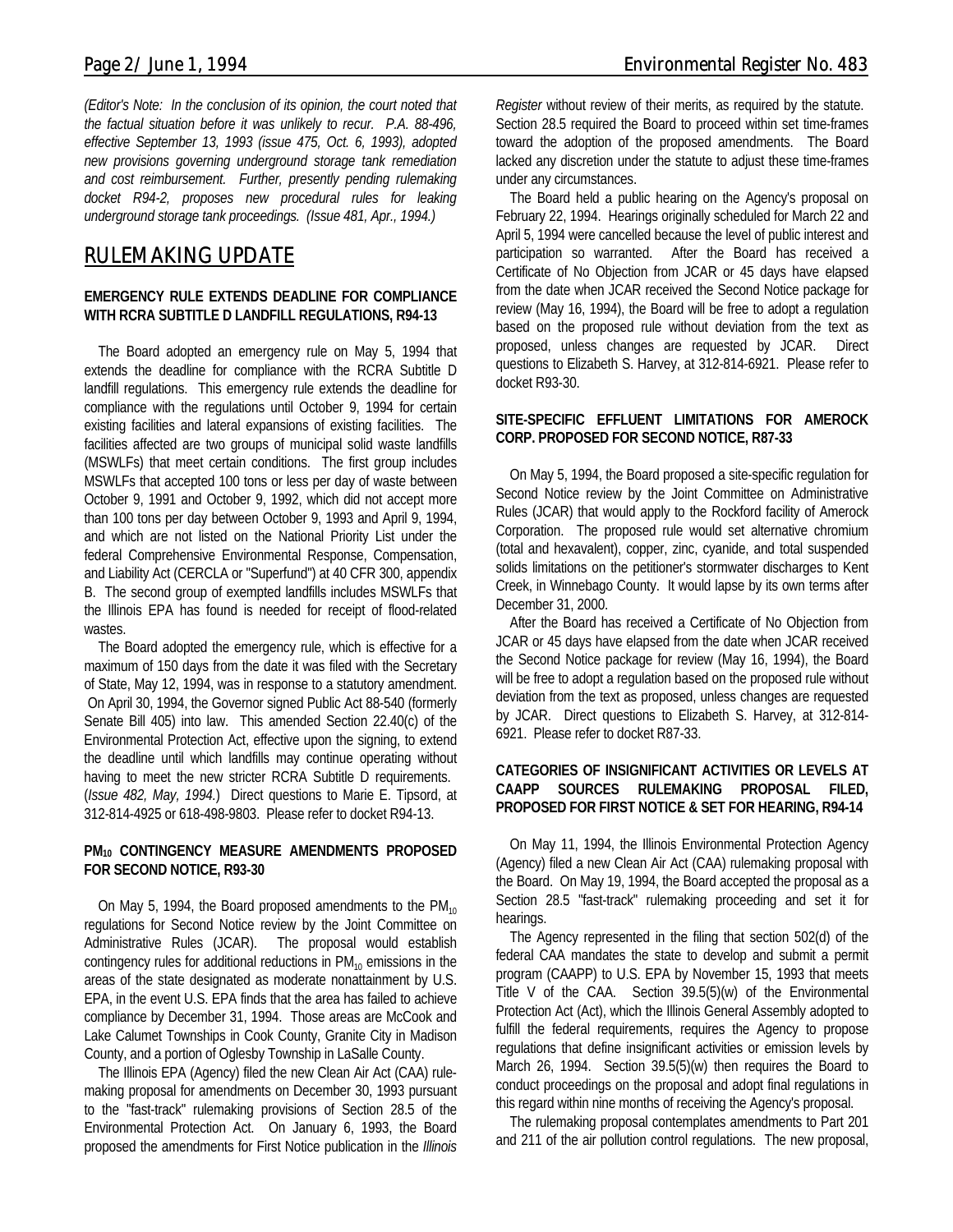which is docketed as R94-14, seeks to amend various of the air permit regulations to set forth informational requirements for sources subject to Section 39.5 of the Act. The Agency stated that CAA requires a source to submit detailed activities and emissions information in its application for a CAAPP permit, but that certain insignificant activities and emissions may be submitted as a list. The Agency's stated purpose in submitting the proposal is to define insignificant activities and emissions.

This rulemaking was filed pursuant to the "fast-track" rulemaking provisions of Section 28.5 of the Act. As previously reported for earlier-filed CAAA proceedings, (*See Environmental Register issues 461 (Dec. 2, 1992), 462 (Dec. 16, 1992), 465 (Feb. 24, 1993), 467 (Mar. 24, 1993), 468 (Apr. 7, 1993), 478 (Jan., 1994) & 482 (May, 1994).*), Section 28.5 requires the Board to proceed within set timeframes toward the adoption of the proposed amendments. The Board lacks any discretion under the statute to adjust these timeframes under any circumstances.

The statute requires the Board to schedule three hearing dates in this matter, each for a prescribed purpose. The first day of hearing is reserved for presentations by the Agency and questions of Agency witnesses. The second scheduled day of hearing, if it occurs, is reserved for presentations by affected entities and all other interested persons. The third scheduled day of hearing, if it occurs, is reserved for any Agency response and responses of other parties. The hearings will be continued from day to day, as necessary, until all business is completed. However, the second and third hearing dates are subject to cancellation if the level of public interest and participation so warrant.

The hearing officer has set three days of public hearings on the Agency's proposal:

> 10:30 a.m., Wednesday, June 29, 1994 10:30 a.m., Tuesday, July 26, 1994 10:30 a.m., Monday, August 8, 1994

All three days of hearings are scheduled to occur at Room 9-040 of the James R. Thompson Center, 100 W. Randolph, Chicago. Direct questions to Diane F. O'Neill, at 312-814-6062. Please refer to docket R94-14.

#### **PART I 15% ROP PLAN FOR VOM EMISSIONS PROPOSED FOR FIRST NOTICE & SET FOR HEARING, R94-12**

On May 5, 1994, the Board proposed a new Clean Air Act (CAA) rulemaking proposal for First Notice publication in the *Illinois Register*. The newly proposed amendments, which are docket R94- 12, would amend the volatile organic material (VOM) emissions regulations to begin to incorporate a plan for a 15 percent reduction in 1990 VOM emissions levels in the Chicago and Metro-East St. Louis areas (15% ROP plan). (*Issue 482, May, 1994.*) According to representations made by the Illinois EPA (Agency) in the April 24, 1994 proposal that initiated this proceeding, the state is federally required to reduce VOM emissions by 159 tons per day (tpd) in the Chicago area and by 36 tpd in the Metro-East area. The Agency stated that the proposal would constitute Part I of a broader 15% ROP plan. The Agency contemplated filing future proposals for additional parts of the overall ROP plan, in order to achieve the federal reductions requirements.

The Part I proposed amendments contemplate the use of

pressure-vacuum relief valves on vent tubes at gasoline dispensing operations in both the Chicago and Metro-East areas and a lowering of the Reid vapor pressure (RVP) on gasoline from 9.0 psi to 7.2 psi in the Metro-East area. (Section 211(k) of the CAA will already require this RVP reduction in the Chicago area.) The Agency estimated that the use of pressure-vacuum relief valves will reduce emissions by 4 tpd in the Chicago area and by 0.4 tpd in the Metro-East area. The use of 7.2 RVP fuel will reduce emissions 8.5 tpd in the Metro-East St. Louis area.

This rulemaking was accepted by the Board pursuant to the "fasttrack" rulemaking provisions of Section 28.5 of the Environmental Protection Act (Act). Section 28.5 requires the Board to proceed within set time-frames toward the adoption of the proposed amendments. The Board lacks any discretion under the statute to adjust these time-frames under any circumstances. Section 28.5 of the Act requires the Board to schedule three hearing dates in this matter, each for a prescribed purpose. The first day of hearing is reserved for presentations by the Agency and questions of Agency witnesses. The second scheduled day of hearing, if it occurs, is reserved for presentations by affected entities and all other interested persons. The third scheduled day of hearing, if it occurs, is reserved for any Agency response and responses of other parties. The hearings will be continued from day to day, as necessary, until all business is completed. However, the second and third hearing dates are subject to cancellation if the level of public interest and participation so warrant. The Board has scheduled hearings to occur in Room 9-040 of the James R. Thompson Center, 100 W. Randolph, Chicago, as follows:

10:00 a.m., Friday, June 17, 1994

10:00 a.m., Thursday, July 14, 1994

10:30 a.m., Wednesday, July 27, 1994

Direct questions to Michelle C. Dresdow, at 815-753-0947. Please refer to docket R94-12.

#### **PART II 15% ROP PLAN FOR VOM EMISSIONS SET FOR HEARING, R94-15**

On May 26, 1994, the Agency filed a new Clean Air Act (CAA) rulemaking proposal with the Board. The new proposal, which is docket R94-15, seeks to amend the volatile organic material (VOM) emissions regulations to continue to incorporate a plan for a 15 percent reduction in 1990 VOM emissions levels in the Chicago and Metro-East St. Louis areas (15% ROP plan). The Agency represented in the filing that section 182(b)(1) of the federal Clean Air Act mandates these reductions in all nonattainment areas for ozone by 1996. The Chicago and Metro-East areas are rated by U.S. EPA as "severe" and "moderate" nonattainment, respectively. The Agency states that the state must reduce the VOM emissions by 159 tons per day (tpd) in the Chicago area and by 36 tpd in the Metro-East area. The Agency stated that this proposal would constitute Part II of a broader 15% ROP plan. This is the second 15% ROP plan filing, and the Agency contemplates filing proposals for additional parts of the overall ROP plan in the future, in order to achieve the federal reductions requirements.

The Part II proposal contemplates extending VOM emissions control measures to the loading of marine vessels and deletion of the exemption for barge loading from the regulations applicable to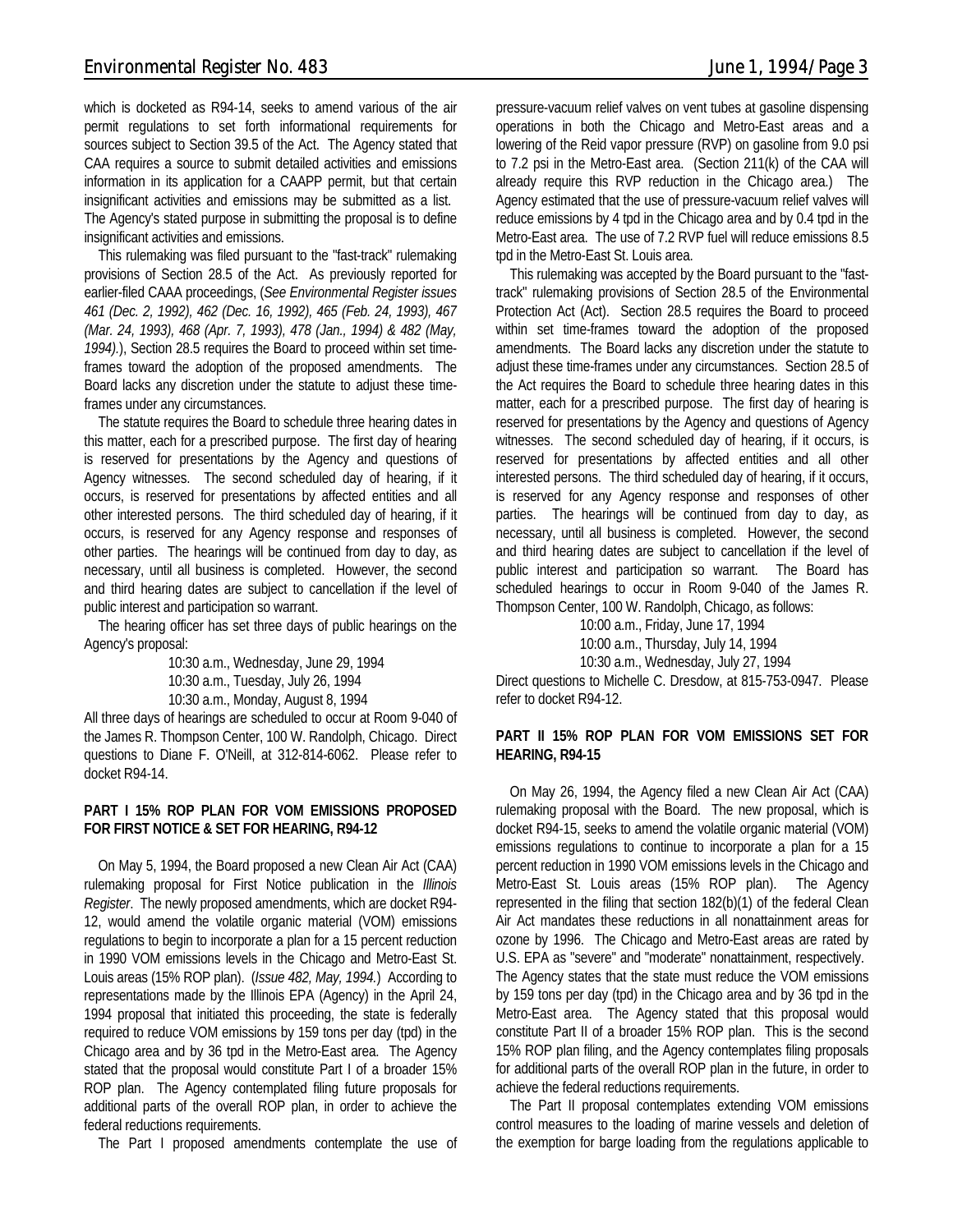"Miscellaneous Fabricated Product Manufacturing Processes", "Miscellaneous Formulated Manufacturing Processes", "Miscellaneous Organic Chemical Manufacturing Processes", and "Other Emissions Units" source categories. The Agency estimated that there are presently three sources in the Chicago area and six sources in the Metro-East area potentially affected by the amendments. The Agency estimates that the amendments will reduce VOM emissions by 1.3 tpd in the Chicago area and by 11.82 tpd in the Metro-East area.

This rulemaking was filed pursuant to the "fast-track" rulemaking provisions of Section 28.5 of the Environmental Protection Act. As previously reported for earlier-filed CAA proceedings, (*See Environmental Register issues 461 (Dec. 2, 1992), 462 (Dec. 16, 1992), 465 (Feb. 24, 1993), 467 (Mar. 24, 1993), 468 (Apr. 7, 1993), 478 (Jan., 1994) & 482 (May, 1994).*), Section 28.5 requires the Board to proceed within set time-frames toward the adoption of the proposed amendments. The Board lacks any discretion under the statute to adjust these time-frames under any circumstances.

The statute requires the Board to schedule three hearing dates in this matter, each for a prescribed purpose. The first day of hearing is reserved for presentations by the Agency and questions of Agency witnesses. The second scheduled day of hearing, if it occurs, is reserved for presentations by affected entities and all other interested persons. The third scheduled day of hearing, if it occurs, is reserved for any Agency response and responses of other parties. The hearings will be continued from day to day, as necessary, until all business is completed. However, the second and third hearing dates are subject to cancellation if the level of public interest and participation so warrant. The Board has scheduled hearings to occur in the Department of Transportation Classroom, 1100 East Port Plaza Drive, Collinsville, as follows:

11:00 a.m., Tuesday, July 12, 1994

11:00 a.m., Tuesday, August 9, 1994

11:00 a.m., Tuesday, August 23, 1994

Direct questions to Marie E. Tipsord, at 312-814-4925 or 618-498- 9803. Please refer to docket R94-15.

*(Editor's Note: This is the second 15 % ROP plan proposal filed with the Board. An article on the first, the Part I proposal, docketed as R94-12, appears above.)*

#### **DRINKING WATER UPDATE PROPOSED FOR PUBLIC COMMENT, R94-4**

On May 5, 1994, the Board proposed amendments to the Illinois drinking water regulations that are identical in substance to amendments adopted by U.S. EPA pursuant to the federal Safe Drinking Water Act (SDWA). A Notice of Proposed Amendments appeared in the *Illinois Register* on May 20, 1994. The SDWA update period covered is from July 1 through December 31, 1994. During that period, U.S. EPA amended its regulations to add two new methods for analyzing total trihalomethanes (TTHMs) in drinking water.

In addition to the new TTHM methods and in response to a request from the Illinois EPA (Agency), the Board included a number of corrections to the Phase II amendments originally adopted by the Board on November 3, 1992, in R91-3. The Agency asserted that the Phase II corrections were necessary to ensure a

grant of state primacy upon review by U.S. EPA.

The Board will be free to adopt amendments based on the proposal 45 days after the Notice appeared in the *Illinois Register*. Direct questions to Michael J. McCambridge, at 312-814-6924. Please refer to docket R94-4.

#### **LUST PROCEDURAL RULES HEARINGS COMPLETED, R94-2**

The Board held its final hearing in the leaking underground storage tank (LUST) rulemaking, docket R94-2, on June 8, 1994. The record closed in the proceeding, entitled *In the Matter of: Regulation of Petroleum Leaking Underground Storage Tanks, 35 Ill. Adm. Code 732*, after five days of hearings: April 27, May 23 and 24, and June 7 and 8, 1994. At the hearings, the Illinois EPA (Agency) and other participants offered "merit and economic impact" testimony on the Agency proposal, filed March 15, 1994, which implements the extensive amendments to the LUST program adopted in P.A. 88-496. *(Issues 475, Oct. 6, 1993 & 481, Apr., 1994.)*

In addition to the Agency offering testimony in support of its proposal, several other participants offered testimony that either supported the Agency's proposal or alternative language to the Agency's proposal. Some of the other participants included the statutorily-created UST Advisory Committee, the Illinois Environmental Regulatory Group (IERG), the Illinois Petroleum Marketers Association, the Illinois Petroleum Council, and the Illinois Department of Transportation.

Several participants expressed the desire to sever the docket, to create a separate sub-docket to consider generic clean-up objectives and alternative methodologies for determining objectives. IERG filed a formal motion to sever the docket on June 1, 1994, and the Agency filed a response in opposition to that motion on June 7, 1994. The Board has taken no action on the IERG motion to date.

The Board is required by P.A. 88-496 to adopt final rules for the administration of Illinois LUST program by September 15, 1994. Therefore, the Board has a tight adoption schedule. The Board intends to place a Second Notice opinion and order on the decisions agenda of a mid-to-late July meeting. Anyone planning to file a public comment or a post-hearing comment has until June 30, 1994 to file it with the Clerk of the Board. Any person submitting a comment should also serve a copy on each person whose name appears on the service list.

The proposed rules would establish procedures for LUST remediation and reimbursement proceedings. The proposal includes provisions applicable to remediation of LUST sites, administration of the state's LUST reimbursement fund, reimbursement from the fund for costs of investigation and remediation, and for audit of corrective action efforts. Submit requests for a copy of the service list and direct any other questions to the hearing officer, Musette Vogel at 217-524-8509. Please refer to docket R94-2.

#### **BOARD ACCEPTS WATER TOXICS PETITION AS FEDERALLY REQUIRED, R94-1**

On May 5, 1994, the Board reconsidered an earlier decision that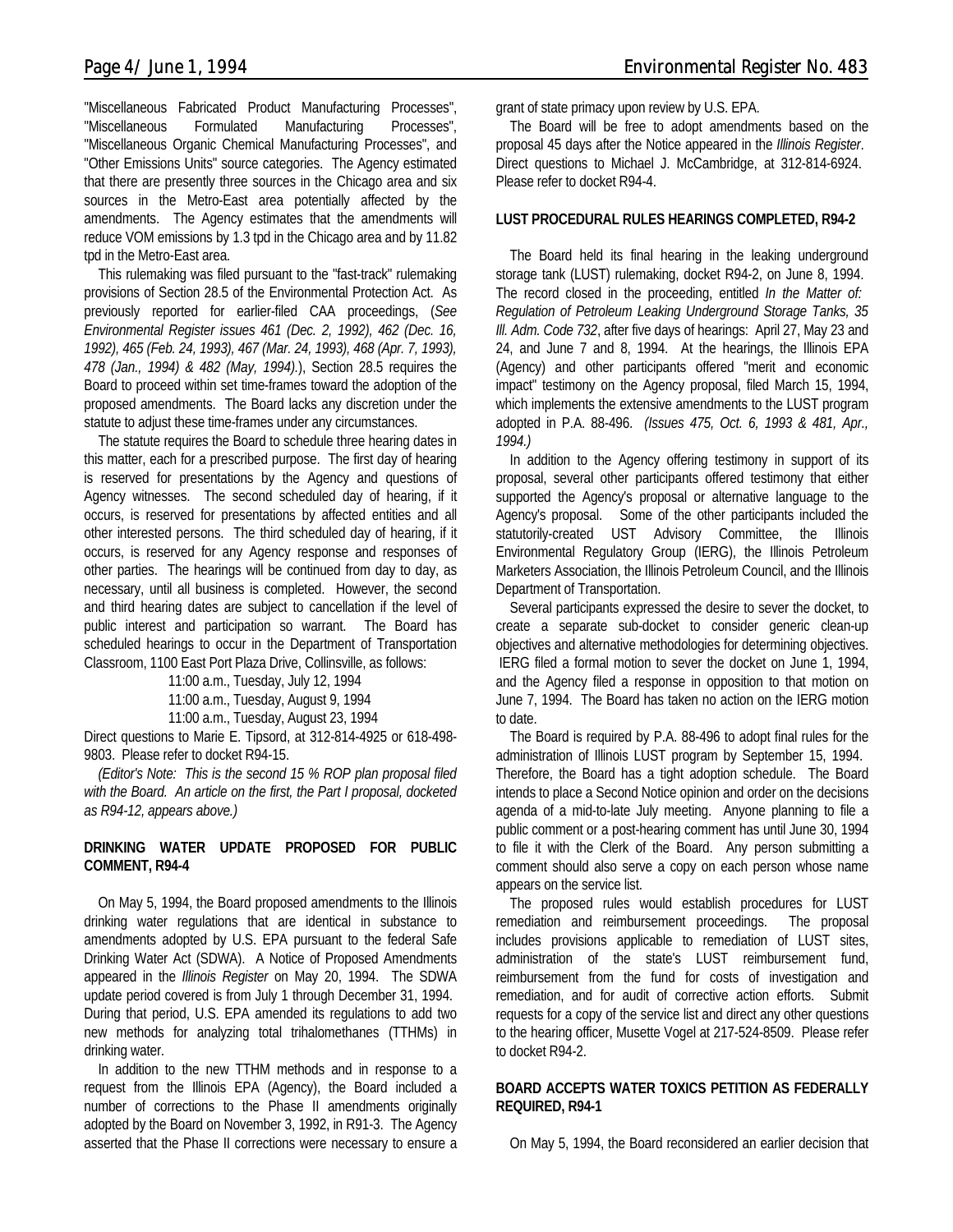denied proceeding on a rulemaking proposal as a federally required rule. The Board accepted the proposal filed February 24, 1994 by the Illinois EPA (Agency) as federally required. The proposal seeks to amend certain of the water quality regulations by updating various standards for ammonia nitrogen, lead, and mercury. (*Issue 481, April, 1994.*)

The Agency's proposal proceeded from a mandatory review of the Illinois stream water quality regulations required under the federal Clean Water Act (33 U.S.C. §§ 1251 *et seq.*). The proposal would amend Parts 302 and 304 of the Water Pollution Control regulations to revise the standards for ammonia nitrogen, mercury, and lead general water quality standards; secondary contact and indigenous aquatic life standards; and other regulations.

In filing its proposal, the Agency certified pursuant to Section 28.2 of the Act that certain of the proposed amendments were "federally required" under Section 28.2 of the Environmental Protection Act (Act). By an order dated March 17, 1994, the Board rejected proceeding under the "federally required" procedures because the Agency's certification applied to only part of the proposal. The Board, nevertheless, accepted the proposal under the general rulemaking procedures of Section 27 and stated that it intended to proceed as expeditiously as possible.

Section 28.2 of the Act allows the Agency to certify that certain regulatory amendments are federally required rules. It allows the Board 45 days to either accept or reject the Agency's certification. Pursuant to the Board's order of May 5 construing Section 28.2, the Board must propose a First Notice rule for publication in the *Illinois Register* within six months, *i.e.*, by November 5, 1994. Direct questions to Charles M. Feinen, at 217-524-8507. Please refer to docket R94-1.

#### **PRETREATMENT UPDATE DISMISSED, R93-20**

The Board dismissed a wastewater pretreatment update docket, R93-20, on May 5, 1994. The Board reserved the docket to accommodate U.S. EPA amendments to its corresponding pretreatment regulations that may have occurred during the period January 1 through June 30, 1993. During that period, U.S. EPA amended its sewage sludge regulations in a way that affected its pretreatment rules: it amended the removal credits provisions.

In dismissing the docket, the Board noted that U.S. EPA cited Sections 405(d) and (e) of the Clean Water Act (CWA) as authority for its amendments. The Board observed that Section 13.3 of the Environmental Protection Act mandates that it adopt regulations that are identical-in-substance to federal regulations adopted pursuant to Sections 307(b), (c), and (d) and 402(b)(8) and (b)(9) of the CWA. The Board noted the Illinois EPA (Agency) comment that the Board's statutory authority for proceeding with amendments to the removal credits provisions was "questionable", and that the Board should delay development of any proposal. As cited by the Board, the Agency stated that it is presently discussing the necessary elements of a sewage sludge program with U.S. EPA, and until the Agency develops a proposal for submittal to the Board, the federal sewage sludge regulations are directly enforceable in Illinois. Direct questions to Elizabeth S. Harvey, at 312-814-6921. Please refer to docket R93-20.

# *FOR YOUR INFORMATION*

#### **AGENCY TO CONDUCT HEARING ON DRAFT VEHICLE MILES TRAVELLED SIP REVISION**

The Illinois EPA (Agency) has scheduled a public hearing on a draft state implementation plan (SIP) revision before submitting the plan to U.S. EPA for review and approval. The Agency's notice of hearing states that the prospective SIP revision involves Part 254 of the Agency's rules, pertaining to annual emissions reports, and relates to vehicle miles travelled (VMT) in the Chicago ozone nonattainment area. The notice states that Section  $182(d)(1)(A)$  of the federal Clean Air Act (CAA) requires Illinois to offset emissions from the growth in VMT and attain a re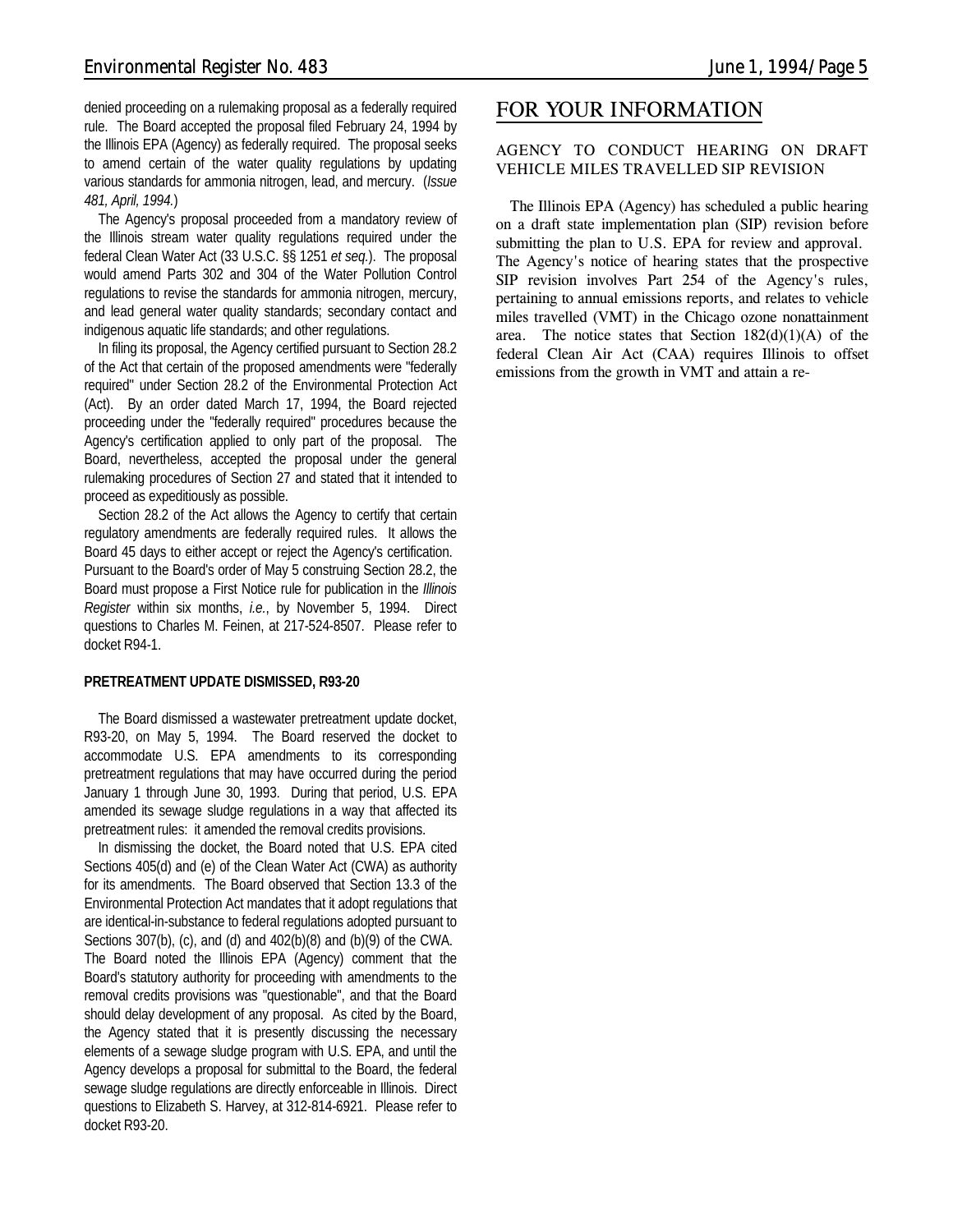duction in motor vehicle emissions to comply with the 15 percent rate of progress plan (ROP) and to consider transportation control measures necessary to attain the National Ambient Air Quality Standard (NAAQS) for ozone in the Chicago nonattainment area.

The hearing is scheduled for 10:30 a.m., Wednesday, June 22, 1994, in Room 8-033, at the James R. Thompson Center, 100 West Randolph Street, Chicago. The notice states that the record will close Wednesday, June 29, 1994. It states that interested persons should contact Rachel Doctors, Illinois EPA, P.O. Box 19276, Springfield 62794- 9276 (phone 217-524-3333) with questions and to obtain copies. The notice directs persons to address comments to John Williams, Agency Hearing Officer, Illinois EPA, P.O. Box 19276, Springfield 62794-9276 (phone 217-782-5544). The Agency maintains copies of the draft SIP revision on file at its offices in Suite 300, James R. Thompson Center, 100 West Randolph Street, Chicago; 1701 South First Avenue, Maywood; and 1340 North Ninth Street, Springfield.

# *FINAL ACTIONS - May 5, 1994 BOARD MEETING*

- 92-67 People of the State of Illinois v. Escast, Inc. The Board accepted a stipulation and settlement agreement in this land enforcement action against a DuPage County facility, ordered the respondent to pay a civil penalty of \$1,500.00, and ordered it to cease and desist from further violation.
- 93-59 People of the State of Illinois v. Freedom Oil Company - The Board found that the respondent had violated Board regulations in this underground storage tank enforcement action against facilities in Champaign and Crawford Counties and ordered Freedom Oil to pay a penalty of \$30,000.00, State's attorneys' fees in the amount of \$1,500.00, and the State's costs of \$308.90 and ordered it to cease and desist from further violations. Member J. Theodore Meyer concurred.
- 93-202 Horsehead Resource Development Company, Inc. v. IEPA - The Board granted voluntary dismissal of this land permit appeal involving a Cook County facility.
- 93-246 City of Elgin v. IEPA The Board granted the voluntary dismissal of this underground storage tank reimbursement determination appeal involving a Kane County facility.
- 94-2 Anne Shepard, James Verhein and Jerold Leckman v. Northbrook Sports Club and

Village of Hainesville - The Board dismissed this citizens' noise enforcement action against a Lake County facility because it is an organized amateur or professional sporting activity and thereby exempt from the noise regulations.

- 94-19 Michael Turlek, Lillian Smejkal and John Lathrop v. Village of Summit and West Suburban Recycling and Energy Center, Inc. - The Board affirmed the Village of Summit's grant of site location approval for a new regional pollution control facility. (Consolidated with PCB 94-21 and PCB 94-22.)
- 94-19 Michael Turlek, Lillian Smejkal and John Lathrop v. Village of Summit and West Suburban Recycling and Energy Center, Inc. - The Board affirmed the Village of Summit's grant of site location approval for a new regional pollution control facility. (Consolidated with PCB 94-21 and PCB 94-22.)
- 94-21 Kay Kaluga and Alice Zeman v. Village of Summit and West Suburban Recycling and Energy Center, Inc. - (See PCB 94-19.)
- 94-22 Citizens for a Better Environment, Patricia J. Bartleman, Nancy Katz and Michelle Schmits v. Village of Summit and West Suburban Recycling and Energy Center, Inc. - (See PCB 94-19.)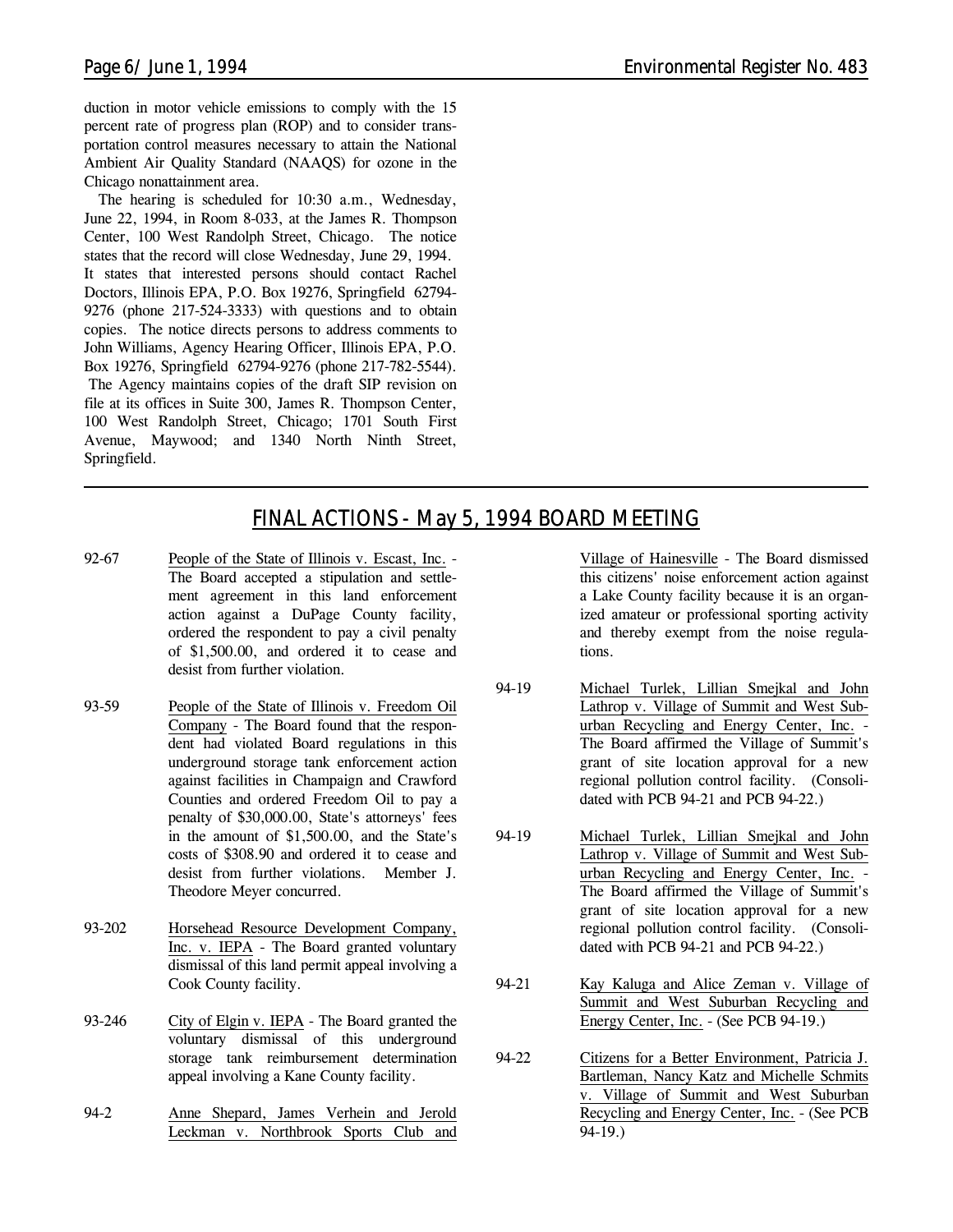- 94-38 Park District of Highland Park (Central Park Facility) v. Office of the State Fire Marshal - The Board granted an agreed dismissal of this underground storage tank reimbursement appeal involving a Lake County facility and ordered the parties to effectuate their settlement agreement without making findings of facts or conclusions of law.
- 94-60 Mobil Oil Corporation v. IEPA The Board granted the petitioner's 74 facilities located in Cook, DuPage Lake, Kendall, and Will Counties a group air variance from the Stage II vapor recovery requirement for CARB certification of vapor recovery equipment.
- 94-75 Jay Aguilar v. The City of Wood Dale The Board dismissed this citizen's water enforcement complaint against a DuPage County facility without prejudice.
- 94-76 AKZO Chemicals, Inc. v. IEPA The Board granted this Grundy County facility a threeyear variance from the total dissolved solids (TDS), chloride, sulfate, and boron effluent standards of the water pollution control regulations, subject to conditions.
- 94-86 Auburn, Divernon, Girard, Pawnee, Thayer, Virden Water Commission v. IEPA - The Board granted this Macoupin and Sangamon County facility a two and one-half year variance from the standards for issuance and restricted status provisions of the public water supplies regulations, as they relate to the maximum contaminant level (MCL) for atrazine in drinking water.
- 94-95 City of Staunton v. IEPA The Board granted this Macoupin County facility a two and onehalf year variance from the standards for issuance and restricted status provisions of the public water supplies regulations, as they relate to the maximum contaminant level (MCL) for total trihalomethanes (TTHM) in drinking water.
- 94-102 People of the State of Illinois v. APV Rockford, Inc. - The Board accepted a stipulation and settlement agreement in this land enforcement action against a Winnebago County facility, ordered the respondent to pay a civil penalty of \$7,500.00, and ordered it to cease and desist from further violation. Member J. Theodore Meyer concurred.
- 94-109 People of the State of Illinois v. Dietzgen Corporation - The Board accepted a stipulation and settlement agreement in this air enforcement action against a Cook County facility, ordered the respondent to pay a civil penalty of \$35,000.00, and ordered it to cease and desist from further violation. Member J. Theodore Meyer concurred.
- 94-111 People of the State of Illinois v. Hexagon Packaging Corporation - The Board accepted a stipulation and settlement agreement in this Emergency Planning and Community Rightto-Know Act (EPCRA) enforcement action against a Lake County facility, ordered the respondent to pay a civil penalty of \$4,000.00, and ordered it to cease and desist from further violation. Member J. Theodore Meyer concurred.
- 94-113 People of the State of Illinois v. The Pillsbury Company - The Board accepted a stipulation and settlement agreement in this Emergency Planning and Community Right-to-Know Act (EPCRA) enforcement action against a Boone County facility, ordered the respondent to pay a civil penalty of \$1,350.00, and ordered it to cease and desist from further violation. Member J. Theodore Meyer concurred.
- 94-115 People of the State of Illinois v. Schumacher Electric Corporation - The Board accepted a stipulation and settlement agreement in this Emergency Planning and Community Rightto-Know Act (EPCRA) enforcement action against a Vermilion County facility, ordered the respondent to pay a civil penalty of \$2,450.00, and ordered it to cease and desist from further violation. J. Theodore Meyer concurred.
- 94-116 People of the State of Illinois v. Clark Foam Products, Inc. - The Board accepted a stipulation and settlement agreement in this Emergency Planning and Community Right-to-Know Act (EPCRA) enforcement action against a Cook County facility, ordered the respondent to pay a civil penalty of \$2,250.00, and ordered it to cease and desist from further violation. J. Theodore Meyer concurred.
- 94-117 People of the State of Illinois v. Alcan-Toyo America, Inc. - The Board accepted a stipulation and settlement agreement in this Emergency Planning and Community Right-to-Know Act (EPCRA) enforcement action against a Will County facility, ordered the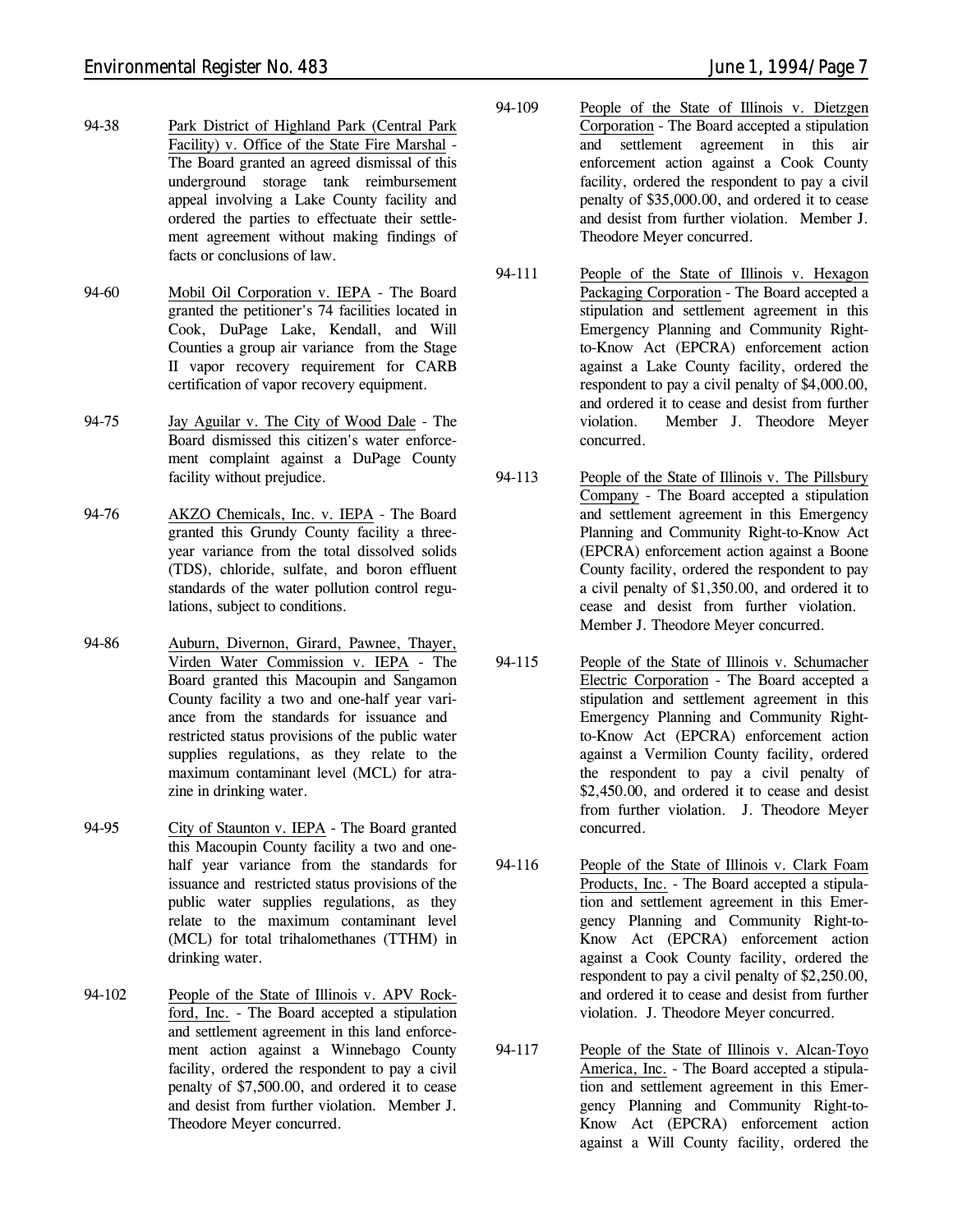respondent to pay a civil penalty of \$3,350.00, and ordered it to cease and desist from further violation. Member J. Theodore Meyer concurred.

- 94-142 Douglas Furniture Corporation v. IEPA Upon receipt of an Agency recommendation, the Board granted this Cook County facility a 45-day provisional variance from the requirements of the air pollution control regulations that it operate its pollution control equipment within the limits of its permit.
- 94-144 Airtex Products v. IEPA Upon receipt of an Agency recommendation, the Board granted this Wayne County facility a 30-day provisional variance from the 90-day limitation on accumulation of hazardous wastes.
- AC 92-86 IEPA v. Al Seamon The Board dismissed this administrative citation involving a Winnebago County facility. Chairman C.A. Manning dissented. Member G. Tanner Girard concurred.
- AC 94-12 Sangamon County v. ESG Watts, Inc. The Board entered a default order, finding that this Sangamon County facility had violated Sections  $21(0)(1)$ ,  $21(0)(5)$ , and  $21(0)(12)$  of the Act, and ordered the respondent to pay a civil penalty of \$1500.00.
- AC 94-13 Sangamon County v. ESG Watts, Inc. The Board entered a default order, finding that this Sangamon County facility had violated Section  $21(0)(1)$ ,  $21(0)(5)$ , and  $21(0)(12)$  of the Act, and ordered the respondent to pay a civil penalty of \$1500.00.
- AC 94-14 Montgomery County v. John O'Brien The Board entered a default order, finding that this Montgomery County facility had violated Section  $21(p)(1)$  of the Act, and ordered the respondent to pay a civil penalty of \$500.00.
- AC 94-15 Sangamon County v. ESG Watts, Inc. The Board entered a default order, finding that this Sangamon County facility had violated Section  $21(0)(1)$ ,  $21(0)(5)$ , and  $21(0)(12)$  of the Act, and ordered the respondent to pay a civil penalty of \$1500.00.
- Ac 94-22 IEPA v. Gallatin National Company The Board granted voluntary dismissal of this administrative citation filed against a Fulton County facility.
- R93-20 In the Matter of: Pretreatment Update, USEPA Regulations (January 1, 1993 through June 30, 1993) - *See Rulemaking Update.*
- R94-13 In the Matter of: RCRA Subtitle D Extension 35 Ill. Adm. Code 814 - *See Rulemaking Update.*

# *NEW CASES - May 5, 1994 BOARD MEETING*

- 94-2 Anne Shepard, James Verhein, and Jerold Leckman v. Northbrook Sports Club, and Village of Hainesville - *See Final Actions.*
- 94-132 Village of Diamond v. IEPA The Board held this public water supplies variance involving a Grundy County facility for the Agency's recommendation.
- 94-133 TNT Holland Motor Express, Inc. v. Office of the State Fire Marshal - The Board accepted this underground storage tank reimbursement appeal involving a Cook County facility for hearing.
- 94-134 People of the State of Illinois v. Bakley Construction Corporation - The Board accepted this air and water enforcement action against a McHenry and Kane County facility for hearing.
- 94-135 People of the State of Illinois v. Reliable Sand and Gravel, Inc. - The Board accepted this air and water enforcement action against a Mc-Henry County facility for hearing.
- 94-136 Elmhurst-Chicago Stone Company v. IEPA The Board accepted this underground storage tank reimbursement appeal involving a Du-Page County facility for hearing.
- 94-137 Robert Schwake Stone Co., Inc. v. IEPA The Board requested an amended petition in this underground storage tank reimbursement appeal involving a Cook County facility.
- 94-138 Continental Waste Industries of Illinois, Inc. v. City of Mt. Vernon, Illinois - The Board accepted this regional pollution control facility siting appeal involving an existing Jefferson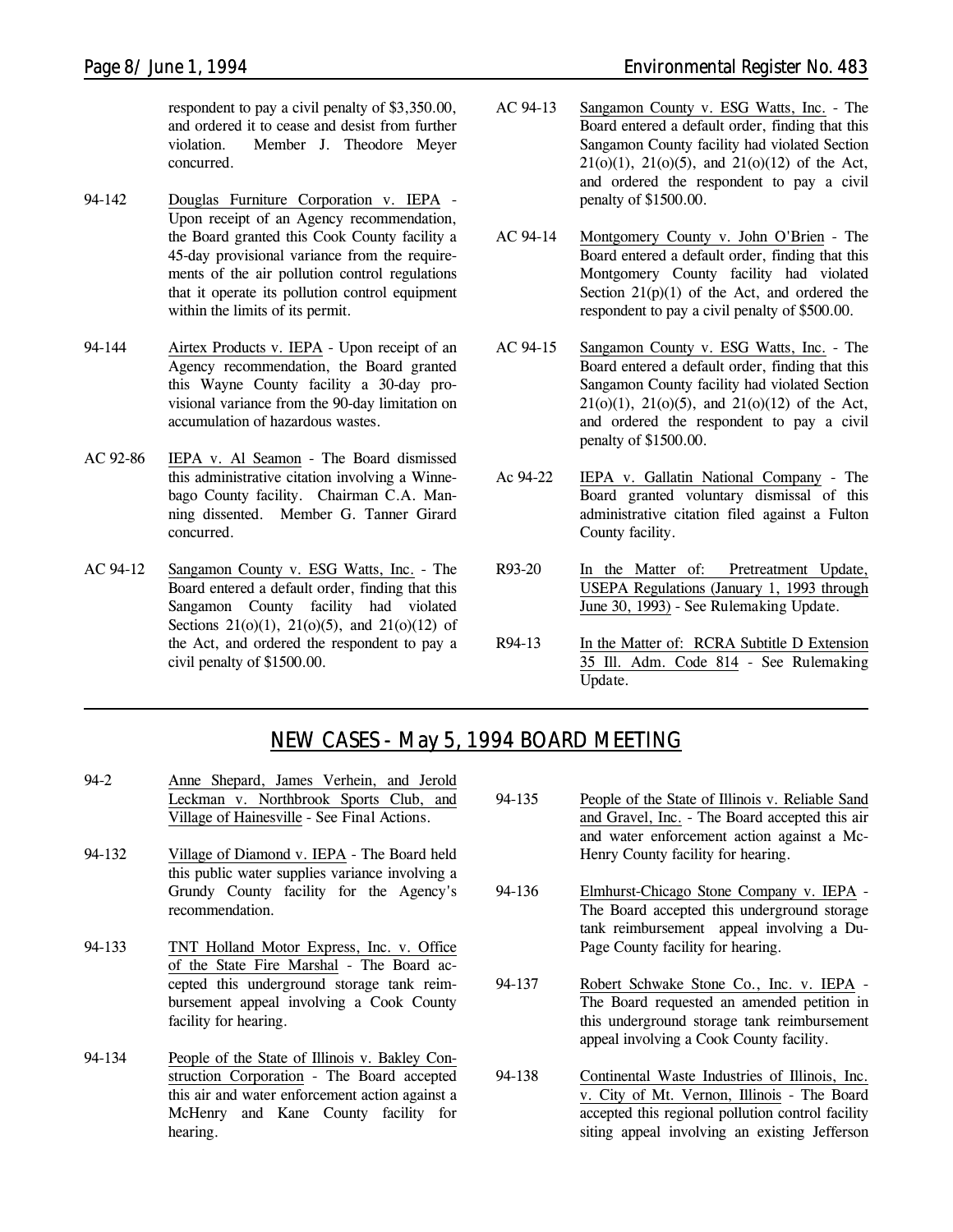County facility for hearing and requested an amended petition that provides a copy of the City of Mt. Vernon's resolution denying local siting approval.

- 94-139 J. M. Sweeney Co. v. IEPA The Board accepted this underground storage tank reimbursement appeal involving a Cook County facility for hearing.
- 94-140 People of the State of Illinois v. Uniroyal Chemical Company, Inc. - Upon receipt of proposed stipulation and settlement agreement and an agreed motion to request relief from the hearing requirement in this air enforcement action against a Will County facility, the Board ordered publication of the required newspaper notice.
- 94-141 People of the State of Illinois v. Parker Hannifin Corporation - Upon receipt of proposed stipulation and settlement agreement and an agreed motion to request relief from the hearing requirement in this air enforcement action against a Kane County facility, the Board ordered publication of the required newspaper notice.
- 94-142 Douglas Furniture Corporation v. IEPA *See Final Actions.*
- 94-143 People of the State of Illinois v. Basler Electric Company - The Board accepted this air enforcement action against a Madison County facility for hearing.
- 94-144 Airtex Products v. IEPA *See Final Actions.*
- 94-145 PACE Suburban Bus Division of the RTA v. IEPA - The Board accepted this underground storage tank reimbursement appeal involving a Cook County facility for hearing.
- AS 94-9 In the Matter of: Petition of the City of Springfield, Illinois, Office of Public Utilities for an Adjusted Standard From 35 Ill. Adm. Code Section 302.208(e) - The Board acknowledged receipt of the petition for an adjusted standard involving a Sangamon County facility and held this matter to May 19, 1994 Board meeting.
- R94-13 In the Matter of: RCRA Subtitle D Extension 35 Ill. Adm. Code 814 (Emergency Rulemaking) - *See Rulemaking Update.*

# *FINAL ACTIONS - May 19, 1994 BOARD MEETING*

- 90-24 Rock-Ola Manufacturing Corporation v. IEPA - The Board directed the Agency to issue this Cook County petitioner a RCRA clean closure certification without conditions in this permit appeal. Chairman C. A. Manning and Member M. McFawn dissented.
- 91-160 General Motors Corporation, Electro-Motive Division v. IEPA - The Board granted voluntary dismissal of this air variance petition involving a Cook County facility.
- 91-195 Scott and Karen Thomas v. Carry Companies of Illinois - The Board, having previously found the respondent in violation of the air and noise regulations in this citizens' air enforcement action involving a Macon County facility, ordered it to undertake all measures necessary to cease and desist from further violations. Members R. C. Flemal and J. Theodore Meyer dissented.
- 93-25 People of the State of Illinois v. D & B Refuse Service, Inc. - The Board accepted a stipulation and settlement agreement in this

land enforcement action against a Moltrie County facility, ordered the respondent to pay a civil penalty of \$21,000.00, and ordered it to cease and desist from further violation.

- 94-44 Concerned Citizens for a Better Environmental v. City of Havana and Southwest Energy Corporation - The Board reversed the local siting approval for a proposed regional pollution control facility due to fundamental unfairness in the procedures used. Board Member J. Theodore Meyer concurred.
- 94-99 Village of Mapleton v. IEPA The Board granted this Peoria County facility a five-year variance from the standards for issuance and restricted status provisions of the public water supply regulations, as they relate to the standards for combined radium-226 and radium-228 in drinking water, subject to conditions.
- 94-108 People of the State of Illinois v. Amoco Oil Company - The Board accepted a stipulation and settlement agreement in this water enforcement action against a Lee County facility,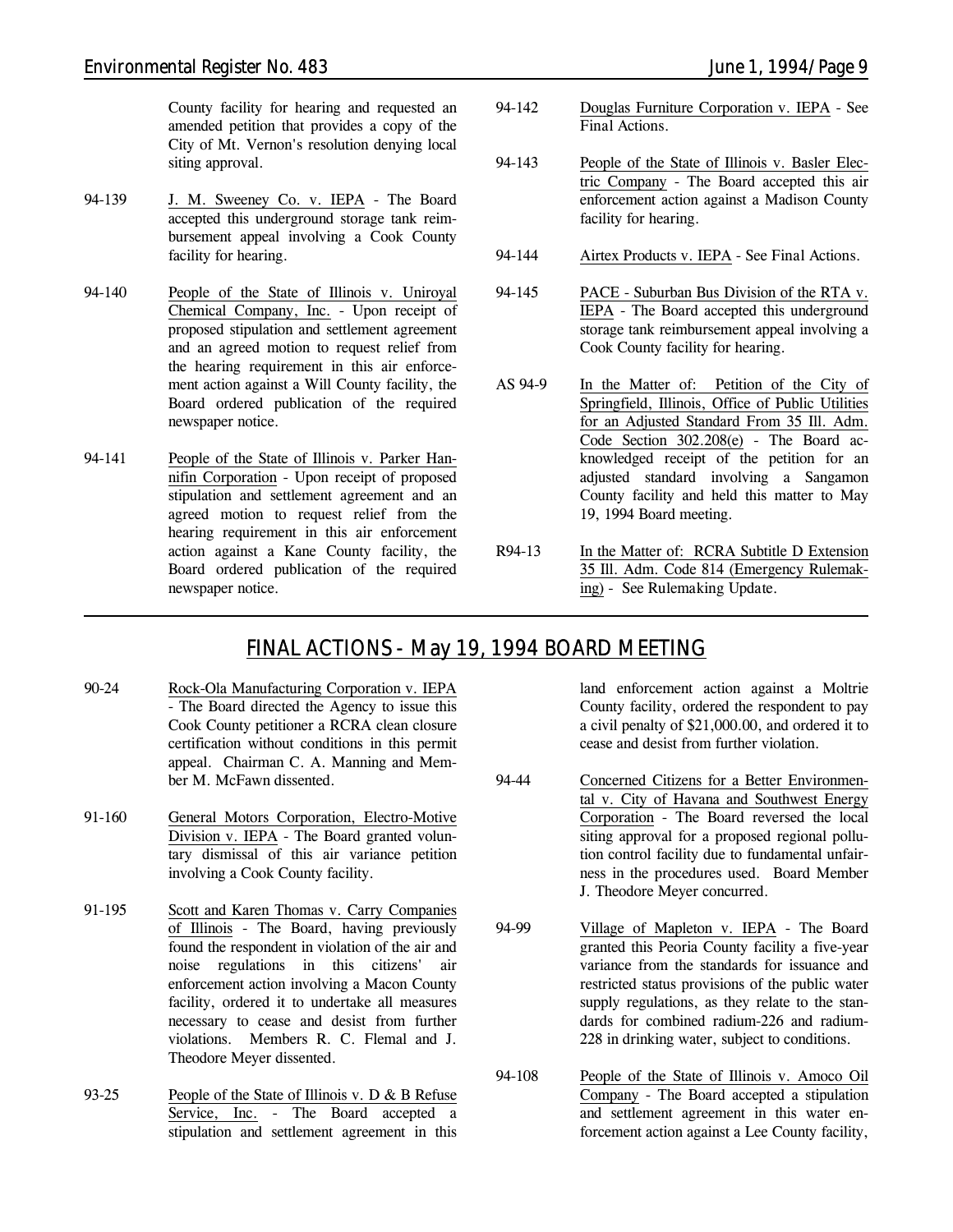ordered the respondent to pay a civil penalty of \$5,000.00, and ordered it to cease and desist from further violation. Board Member J. Theodore Meyer concurred.

- 94-118 Ike Buick-Nissan, Ltd. v. IEPA The Board granted summary judgment in favor of a Jackson County facility in this underground storage tank reimbursement appeal and directing the Agency to apply a single deductible and cause reimbursement of \$10,000.00 to issue.
- 94-151 Brandis Aircraft v. IEPA The Board granted voluntary dismissal of the RCRA permit appeal involving a Christian County facility.
- 94-154 City of Greenfield v. IEPA Upon receipt of an Agency recommendation, the Board granted this Greene County facility a 45-day provisional variance from certain of the effluent limitations of the water pollution control regulations during a period of wastewater treatment plant repairs.
- AC 94-18 IEPA v. Harold Molen The Board entered a default order, finding that this Macoupin County facility had violated Section  $21(p)(1)$ and  $21(p)(4)$  of the Act, and ordered the respondent to pay a civil penalty of \$1000.00.
- AC 94-19 IEPA v. Carl J. Lingo and Mary Lingo The Board entered a default order, finding that this Logan County facility had violated Section  $21(p)(1)$  and  $21(p)(3)$  of the Act, and ordered the respondent to pay a civil penalty of \$1000.00.
- AC 94-27 Sangamon County v. Stephen Bileck and Wilma Bileck The Board granted voluntary dismissal of this administrative citation filed against a Sangamon County facility.
- AS 91-9 In the Matter of: Petition of the City of East Moline and the IEPA for an Adjusted Standard From 35 Ill. Adm. Code 304 - The Board granted this Rock Island County facility an adjusted standard from certain of the water pollution control regulations applicable to its discharges from its water treatment plant.
- AS 91-10 In the Matter of: Petition of Cabot Corporation for an Adjusted Standard From the Requirement of 35 Ill. Adm. Code Section 725.293 - The Board granted voluntary dismissal of this petition filed by a Douglas County facility for an adjusted standard from certain of the RCRA hazardous waste regulations.

# *NEW CASES - May 19, 1994 BOARD MEETING*

- 94-146 Dorothy L. Hoffman v. City of Columbia The Board held this citizen's noise enforcement action against a Monroe County facility for a frivolous and duplicitous determination.
- 94-147 Capital Asset Corporation and Industrial Investors Limited Partnership v. IEPA - The Board accepted this underground storage tank reimbursement appeal involving a Winnebago County facility for hearing.
- 94-148 Chemical Waste Management, Inc. v. IEPA The Board accepted this RCRA permit appeal involving a St. Clair facility for hearing.
- 94-149 People of the State of Illinois v. Celotex Corporation - Upon receipt of proposed stipulation and settlement agreement and an agreed motion to request relief from the hearing requirement in this water enforcement action against a Adams County facility, the Board ordered publication of the required newspaper

notice.

- 94-150 Angela M. White v. Terry & Billie van Tine & Schneider National Transport, Inc. - The Board held this citizen's air and noise enforcement action against a Piatt County facility for a frivolous and duplicitous determination.
- 94-151 Brandis Aircraft v. IEPA *See Final Actions.*
- 94-152 Madison Avenue Venture v. IEPA The Board accepted this underground storage tank reimbursement appeal involving a DuPage County facility for hearing.
- 94-153 Waste Management of Illinois, Inc. (Five Oaks Recycling & Disposal Facility) v. IEPA - The Board accepted this land permit appeal involving a Christian County facility for hearing.
- 94-154 City of Greenfield v. IEPA *See Final Ac-*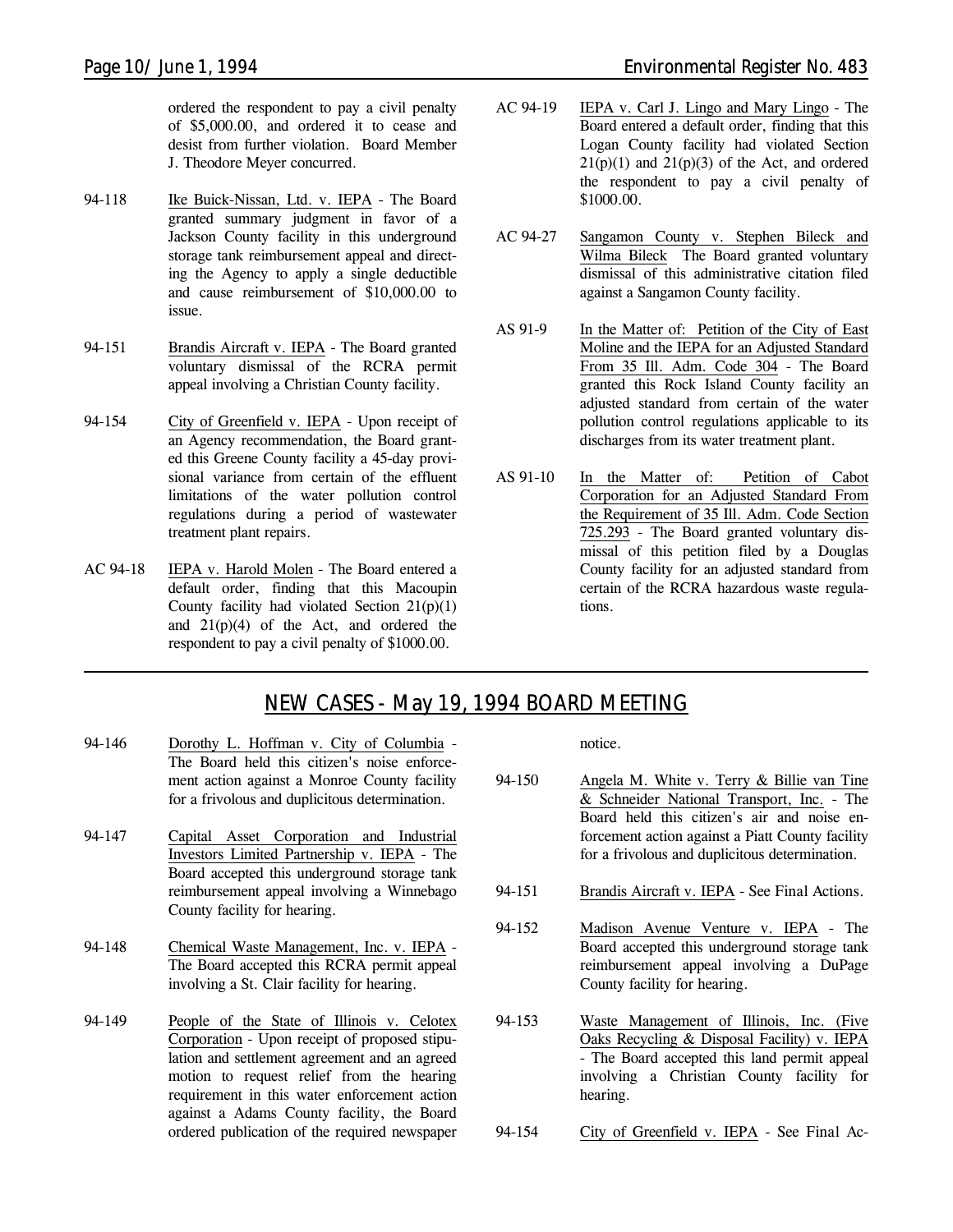*tions.*

- 94-155 Cabot Corporation v. IEPA The Board held this underground injection control (UIC) land variance involving a Douglas County facility for an Agency recommendation.
- AS 94-9 In the Matter of: Petition of the City of Springfield, Illinois, Office of Public Utilities for an Adjusted Standard From 35 Ill. Adm. Code Section 302.208(e) - The Board held this petition for an adjusted standard for a Sangamon County facility for the June 2, 1994 meeting.
- AS 94-10 In the Matter of: Petition of Envirite Corporation for a Revised Adjusted Standard From 35 Ill. Adm. Code 721, Subpart D - The Board held this petition for an adjusted stan-

dard for a Cook County facility for the June 2, 1994 meeting.

- R94-14 In the Matter of: Categories of Insignificant Activities or Emission Levels at a CAAPP Source, Amendments to 35 Ill. Adm. Code Parts 201 and 211 - *See Rulemaking Update.*
- R94-15 In the Matter of: 15% ROP Plan Control Measures for VOM Emissions--Part II: Marine Vessel Loading: Amendments to 35 Ill. Adm. Code 211, 218 & 219 - *See Rulemaking Update.*

# *CALENDAR OF HEARINGS*

All hearings held by the Board are open to the public. All Pollution Control Board Meetings (highlighted) are open to the public but public participation is generally not allowed. Times and locations are subject to cancellation and rescheduling without notice. Confirmation of hearing dates and times is available from the Clerk of the Board at 312-814-6931.

| June 2<br>$10:30$ a.m.    |                             | Pollution Control Board Meeting, James R. Thompson Center, 100 W. Randolph<br>St., Conference Room 9-040, Chicago                                                                                                                                            |
|---------------------------|-----------------------------|--------------------------------------------------------------------------------------------------------------------------------------------------------------------------------------------------------------------------------------------------------------|
| June $6$<br>$9:00$ a.m.   | PCB 93-192<br>A-E, Citizens | The Decatur Auto Auction, Inc. v. Macon County Farm Bureau, Inc., The Macon<br>County Fair Association, and the Macon County Horsemen's Association - Macon<br>County Building, Boardroom 504, 253 East Wood Street, Decatur.                                |
| June 7                    | R 94-2                      | In the Matter of: Regulation of Petroleum Leaking Underground Storage Tanks, 35                                                                                                                                                                              |
| $10:00$ a.m.              | R, Land                     | Ill. Adm. Code 732 - County Board Chambers, 200 South 9th Street, Springfield.                                                                                                                                                                               |
| June 17<br>$10:00$ a.m.   | R 94-12<br>R, Air           | In the Matter of 15% ROP Plan Control Measures for VOM Emissions--Part I:<br>Pressure/Vacuum Relief Valves and 7.2 RVP: Amendments to 35 Ill. Adm. Code<br>201, 211, 218 & 219 - James R. Thompson Center, Room 9-040, 100 West Randolph<br>Street, Chicago. |
| June 20                   | <b>PCB 94-93</b>            | White Cap, Inc. v. EPA - James R. Thompson Center, Room 11-500, 100 West                                                                                                                                                                                     |
| $9:30$ a.m.               | $A-V$                       | Randolph Street, Chicago.                                                                                                                                                                                                                                    |
| June $20$<br>$10:00$ a.m. | PCB 94-131<br>$L-S-R$       | Daubs Landfill, Inc., d/b/a Wayne County Regional Landfill, a subsidiary of Mid-<br>American Waste Systems, Inc. v. County Board of Wayne County, Illinois - Wayne<br>County Courthouse, Upstairs Courtroom, 301 East Main Street, Fairfield.                |
| June 21                   | PCB 94-138                  | Continental Waste Industries of Illinois, Inc. v. City of Mt. Vernon, Illinois -                                                                                                                                                                             |
| $9:30$ a.m.               | $L-S-R$                     | Municipal Building West, Large Meeting Room, 200 Potomac Boulevard, Mt. Vernon.                                                                                                                                                                              |
| June 23                   | <b>PCB 94-82</b>            | H.C.T.K. Inc. v. EPA - Centralia City Hall, Council Chambers, 222 South Poplar                                                                                                                                                                               |
| $10:00$ a.m.              | <b>UST-FRD</b>              | Street, Centralia.                                                                                                                                                                                                                                           |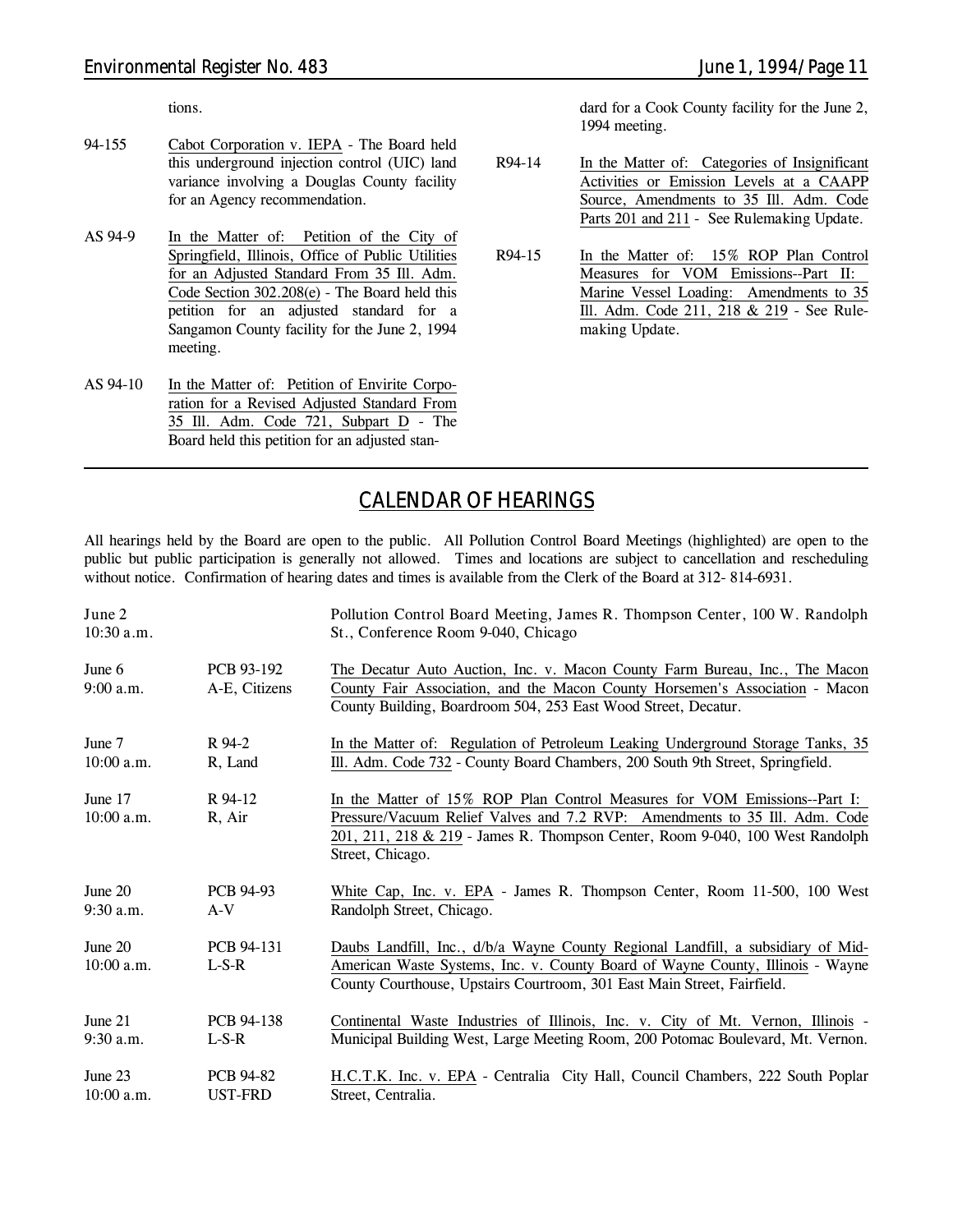| June 23<br>10:30 a.m.                         |                                                                    | Pollution Control Board Meeting, James R. Thompson Center, 100 W. Randolph<br>St., Conference Room 9-040, Chicago                                                                                                                                                        |
|-----------------------------------------------|--------------------------------------------------------------------|--------------------------------------------------------------------------------------------------------------------------------------------------------------------------------------------------------------------------------------------------------------------------|
| June 24<br>10:00 a.m.<br>June 29<br>9:00 a.m. | PCB 94-124<br><b>UST-FRD</b><br>AC 94-16<br>$\mathbf{A}\mathbf{C}$ | Broncosky Oil Company v. EPA - McHenry County Courthouse, 2200 Seminary,<br>Woodstock.<br>Sangamon County v. Leroy Donley and Donley, Inc. (Springfield Twp./L. Donley) -<br>Pollution Control Board's Springfield Office, 600 South Second - Suite 402,<br>Springfield. |
| June 29<br>10:30 a.m.                         | R 94-14<br>R, Air                                                  | In the Matter of: Categories of Insignificant Activities of Emission Levels at a CAAPP<br>Source, Amendments to 35 Ill. Adm. Code 201 and 211 - James R. Thompson Center,<br>Room 9-040, 100 West Randolph Street, Chicago.                                              |
| June 30                                       | PCB 94-110                                                         | Texor Petroleum Company, Inc. v. EPA - James R. Thompson Center, Room 11-500,                                                                                                                                                                                            |
| 9:30 a.m.                                     | $A-V$                                                              | 100 West Randolph Street, Chicago.                                                                                                                                                                                                                                       |
| July 6                                        | PCB 94-153                                                         | Waste Management of Illinois, Inc. (Five Oaks Recycling & Disposal Facility) v. EPA                                                                                                                                                                                      |
| 9:00 a.m.                                     | P-A, Land                                                          | - Taylorville City Council Chambers, 115 North Main Street, Taylorville.                                                                                                                                                                                                 |
| July 12<br>12:00 p.m.                         | PCB 93-139<br>A-V,<br>Open<br><b>Burning</b>                       | The Ensign-Bickford Company v. EPA - Union County Courthouse, Commissioners'<br>Conference Room, 311 West Market Street, Jonesboro.                                                                                                                                      |
| July 12<br>11:00 a.m.                         | R 94-15<br>R, Air                                                  | In the Matter of 15% ROP Plan Control Measures for VOM Emissions--Part II:<br>Marine Vessel Loading: Amendments to 35 Ill. Adm. Code 211, 218 & 219 -<br>Department of Transportation Classroom, 1100 East Port Plaza Drive, Collinsville.                               |
| July 14                                       | PCB 93-257                                                         | J.M. Sweeney Company v. EPA - James R. Thompson Center, Suite 11-500, 100                                                                                                                                                                                                |
| 10:00 a.m.                                    | $A-V$                                                              | West Randolph Street, Chicago.                                                                                                                                                                                                                                           |
| July 14                                       | PCB 94-148                                                         | Chemical Waste Management, Inc. v. EPA - Sauget City Hall, Council Chambers,                                                                                                                                                                                             |
| 9:00 a.m.                                     | P-A, RCRA                                                          | 2897 Monsanto Avenue, Sauget.                                                                                                                                                                                                                                            |
| July 14<br>10:00 a.m.                         | R 94-12<br>R, Air                                                  | In the Matter of 15% ROP Plan Control Measures for VOM Emissions--Part I:<br>Pressure/Vacuum Relief Valves and 7.2 RVP: Amendments to 35 Ill. Adm. Code<br>201, 211, 218 & 219 - James R. Thompson Center, Room 9-040, 100 West Randolph<br>Street, Chicago.             |
| July 15                                       | PCB 94-80                                                          | Gunite Corporation v. EPA - Winnebago County Courthouse, County Boardroom, 400                                                                                                                                                                                           |
| 9:30 a.m.                                     | <b>UST-FRD</b>                                                     | West State Street, Rockford.                                                                                                                                                                                                                                             |
| July 18                                       | PCB 94-80                                                          | Gunite Corporation v. EPA - Winnebago County Courthouse, County Boardroom, 400                                                                                                                                                                                           |
| 9:30 a.m.                                     | <b>UST-FRD</b>                                                     | West State Street, Rockford.                                                                                                                                                                                                                                             |
| July 19                                       | <b>PCB 94-80</b>                                                   | Gunite Corporation v. EPA - Winnebago County Courthouse, County Boardroom, 400                                                                                                                                                                                           |
| 9:30 a.m.                                     | <b>UST-FRD</b>                                                     | West State Street, Rockford.                                                                                                                                                                                                                                             |
| July 22                                       | PCB 94-147                                                         | Capital Asset Corporation and Industrial Investors Limited Partnership v. EPA -                                                                                                                                                                                          |
| 10:00 a.m.                                    | <b>UST-FRD</b>                                                     | Winnebago County Courthouse, County Boardroom, 400 West State Street, Rockford.                                                                                                                                                                                          |
| July 21<br>10:30 a.m.                         |                                                                    | Pollution Control Board Meeting, James R. Thompson Center, 100 W. Randolph<br>St., Conference Room 9-040, Chicago                                                                                                                                                        |
| July 26<br>10:30 a.m.                         | R 94-14<br>R, Air                                                  | In the Matter of: Categories of Insignificant Activities of Emission Levels at a CAAPP<br>Source, Amendments to 35 Ill. Adm. Code 201 and 211 - James R. Thompson Center,<br>Room 9-040, 100 West Randolph Street, Chicago.                                              |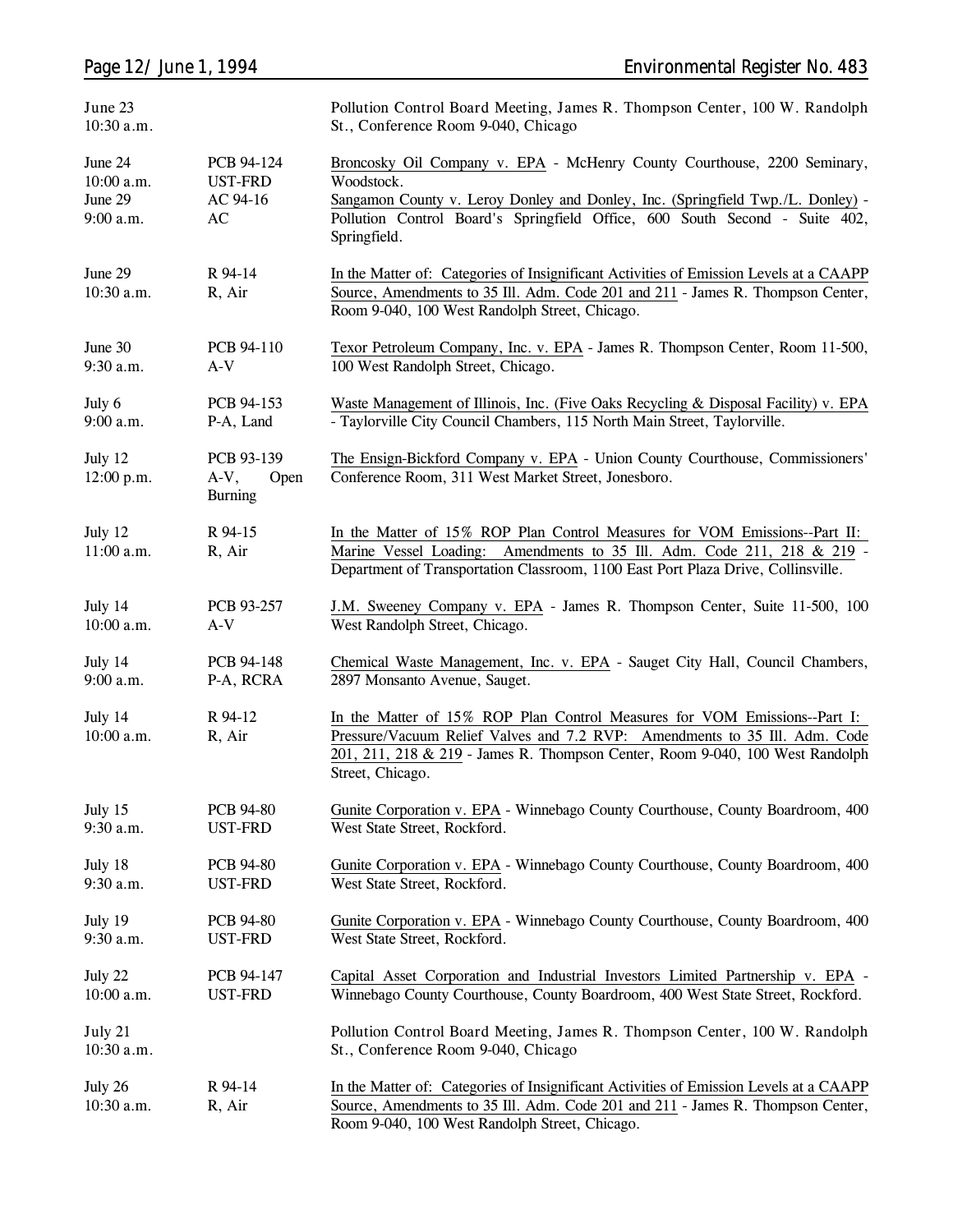# *Environmental Register No. 483 June 1, 1994/Page 13*

| July 27<br>9:30 a.m.       | PCB 94-145<br><b>UST-FRD</b>                  | PACE - Suburban Bus Division of the RTA v. EPA - James R. Thompson Center,<br>Room 11-500, 100 West Randolph Street, Chicago.                                                                                                                                |
|----------------------------|-----------------------------------------------|--------------------------------------------------------------------------------------------------------------------------------------------------------------------------------------------------------------------------------------------------------------|
| July 27<br>10:30 a.m.      | R 94-12<br>R, Air                             | In the Matter of 15% ROP Plan Control Measures for VOM Emissions--Part I:<br>Pressure/Vacuum Relief Valves and 7.2 RVP: Amendments to 35 Ill. Adm. Code<br>201, 211, 218 & 219 - James R. Thompson Center, Room 9-040, 100 West Randolph<br>Street, Chicago. |
| July 29<br>10:00 a.m.      | PCB 94-152<br>UST-FRD                         | Madison Avenue Venture v. EPA - Administration Building, Meeting Room 2700A<br>(Second Floor), 421 County Farm Road, Wheaton.                                                                                                                                |
| August 3<br>10:00 a.m.     | PCB 92-164<br>$W-E$                           | People of the State of Illinois v. Berniece Kershaw and Darwin Dale Kershaw d/b/a<br>Kershaw Mobile Home Park - Colona Council Chambers, 100 East 9th Avenue,<br>Colona.                                                                                     |
| August 8<br>10:30 a.m.     | R 94-14<br>R, Air                             | In the Matter of: Categories of Insignificant Activities of Emission Levels at a CAAPP<br>Source, Amendments to 35 Ill. Adm. Code 201 and 211 - James R. Thompson Center,<br>Room 9-040, 100 West Randolph Street, Chicago.                                  |
| August 9<br>11:00 a.m.     | R 94-15<br>R, Air                             | In the Matter of 15% ROP Plan Control Measures for VOM Emissions--Part II:<br>Marine Vessel Loading: Amendments to 35 Ill. Adm. Code 211, 218 & 219 -<br>Department of Transportation Classroom, 1100 East Port Plaza Drive, Collinsville.                   |
| August 11<br>10:30 a.m.    |                                               | Pollution Control Board Meeting, James R. Thompson Center, 100 W. Randolph<br>St., Conference Room 9-040, Chicago                                                                                                                                            |
| August 18<br>10:00 a.m.    | PCB 94-43<br>$P-A,$<br>Open<br><b>Burning</b> | American Tree Service, Inc. v. EPA - Sangamon County Board Chambers, Room 201,<br>200 South Ninth Street, Springfield.                                                                                                                                       |
| August 23<br>11:00 a.m.    | R 94-15<br>R, Air                             | In the Matter of 15% ROP Plan Control Measures for VOM Emissions--Part II:<br>Marine Vessel Loading: Amendments to 35 Ill. Adm. Code 211, 218 & 219 -<br>Department of Transportation Classroom, 1100 East Port Plaza Drive, Collinsville.                   |
| August 25<br>10:00 a.m.    | <b>PCB 94-26</b><br>P-A, Air                  | Marathon Oil Company v. EPA - Robinson Library, 606 North Jefferson, Robinson.                                                                                                                                                                               |
| August 25<br>10:00 a.m.    | <b>PCB 94-27</b><br>$A-V$                     | Marathon Oil Company v. EPA - Robinson Library, 606 North Jefferson, Robinson.                                                                                                                                                                               |
| September 1<br>10:30 a.m.  |                                               | Pollution Control Board Meeting, James R. Thompson Center, 100 W. Randolph<br>St., Conference Room 9-040, Chicago                                                                                                                                            |
| Spetember 15<br>10:30 a.m. |                                               | Pollution Control Board Meeting, James R. Thompson Center, 100 W. Randolph<br>St., Conference Room 9-040, Chicago                                                                                                                                            |
| October 6<br>10:30 a.m.    |                                               | Pollution Control Board Meeting, James R. Thompson Center, 100 W. Randolph<br>St., Conference Room 9-040, Chicago                                                                                                                                            |
| October 20<br>10:30 a.m.   |                                               | Pollution Control Board Meeting, James R. Thompson Center, 100 W. Randolph<br>St., Conference Room 9-040, Chicago                                                                                                                                            |
| November 3<br>10:30 a.m.   |                                               | Pollution Control Board Meeting, James R. Thompson Center, 100 W. Randolph<br>St., Conference Room 9-040, Chicago                                                                                                                                            |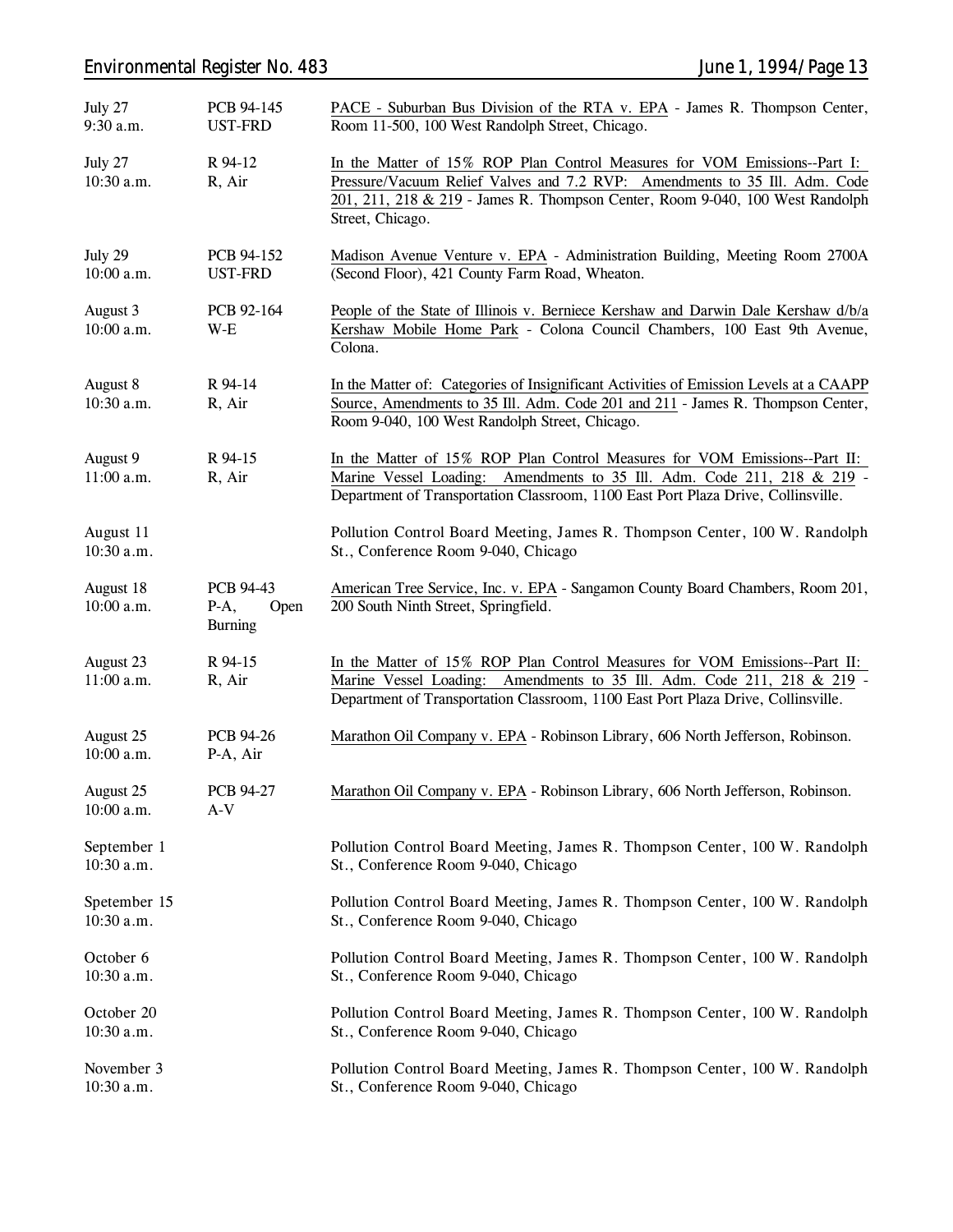| December 1   | Pollution Control Board Meeting, James R. Thompson Center, 100 W. Randolph |
|--------------|----------------------------------------------------------------------------|
| $10:30$ a.m. | St., Conference Room 9-040, Chicago                                        |
| December 15  | Pollution Control Board Meeting, James R. Thompson Center, 100 W. Randolph |
| $10:30$ a.m. | St., Conference Room 9-040, Chicago                                        |
| January 12   | Pollution Control Board Meeting, James R. Thompson Center, 100 W. Randolph |
| $10:30$ a.m. | St., Conference Room 9-040, Chicago                                        |
| February 16  | Pollution Control Board Meeting, James R. Thompson Center, 100 W. Randolph |
| $10:30$ a.m. | St., Conference Room 9-040, Chicago                                        |
| March 16     | Pollution Control Board Meeting, James R. Thompson Center, 100 W. Randolph |
| $10:30$ a.m. | St., Conference Room 9-040, Chicago                                        |
| April 20     | Pollution Control Board Meeting, James R. Thompson Center, 100 W. Randolph |
| $10:30$ a.m. | St., Conference Room 9-040, Chicago                                        |
| May 18       | Pollution Control Board Meeting, James R. Thompson Center, 100 W. Randolph |
| $10:30$ a.m. | St., Conference Room 9-040, Chicago                                        |
| June 15      | Pollution Control Board Meeting, James R. Thompson Center, 100 W. Randolph |
| $10:30$ a.m. | St., Conference Room 9-040, Chicago                                        |

### **Calendar Code**

| Third Party Action                      | A-CAdministrative Citation                         |
|-----------------------------------------|----------------------------------------------------|
| Air Enforcement                         | A-SAdjusted Standard                               |
| Air Variance                            | CSOCombined Sewer Overflow Exception               |
| Groundwater                             | L-ELand Enforcement                                |
|                                         | L-VLand Variance                                   |
| Noise Enforcement                       | N-VNoise Variance                                  |
| Permit Appeal                           | <b>PWS-EPublic Water Supply Enforcement</b>        |
| Public Water Supply Variance            | <b>RRegulatory Proceeding</b>                      |
| S02 Alternative Standards (35 ILL. ADM. | <b>SWH-ESpecial Waste Hauling Enforcement</b>      |
| CODE $302.211(f)$                       |                                                    |
| Special Waste Hauling Variance          | <b>TThermal Demonstration Rule</b>                 |
| <b>Tax Certifications</b>               | <b>T-STrade Secrets</b>                            |
| Underground Storage Tank Enforcement    | UST-FRDUnderground Storage Tank Fund Reimbursement |
|                                         | Determination                                      |
| Water Enforcement                       | W-VWater Variance                                  |
| Water-Well Setback Exception            |                                                    |
|                                         | <b>Landfill Siting Review</b>                      |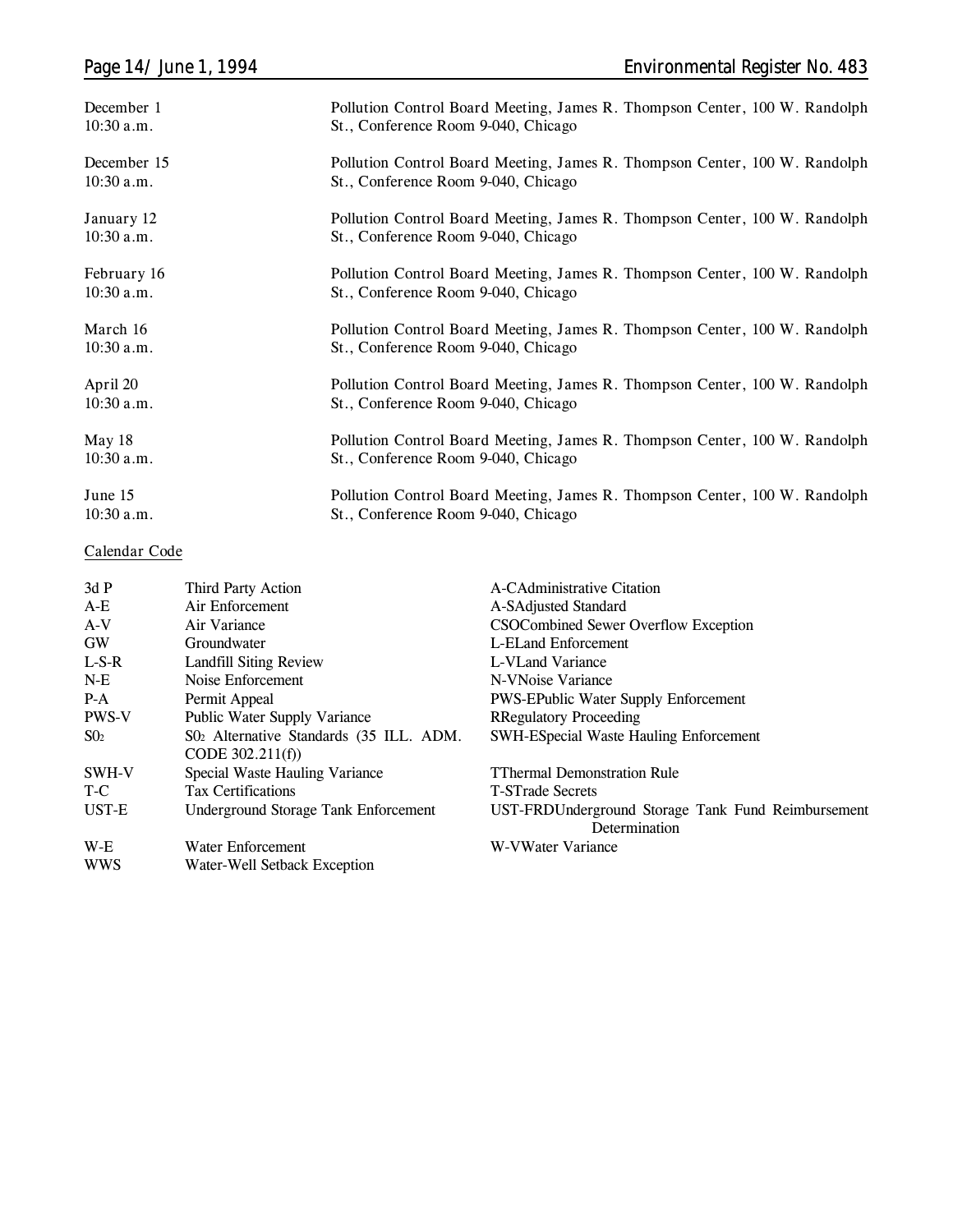| ENVIRONMENTAL INFORMATION SERVICES |
|------------------------------------|
| AVAILABLE FROM THE BOARD           |

**The Board has the following information available:**

- **POLLUTION CONTROL BOARD ELECTRONIC BULLETIN BOARD SYSTEM (BBS).** The Pollution Control Board operates an electronic BBS at 312-814-1590. The BBS is available 24 hours a day, 7 days a week, to anyone with access to a computer and a modem - there is no charge for access to the BBS. The best communications settings are 8 data bits (or data length 8), no parity (or parity  $=$  none) and 1 stop bit, i.e., 8-N-1. The best terminal emulation is ANSI-BBS or just ANSI. The BBS contains Board Agendas, Environmental Registers, Annual Reports, and various documents about the Board. You may download these documents to your computer. For additional information contact Don Brown at the Board Offices 312-814-3461.
- **SUBSCRIPTION SERVICE OF BOARD OPINIONS AND ORDERS.** The subscription service comprises all the Opinions and Orders issued by the Pollution Control Board in a fiscal year (July 1 through June 30). The Board meets approximately twice monthly in order to issue Opinions and Orders. Usually no later than the end of each month, a volume is issued containing the Opinions and Orders of the Board from the preceding month.

**HARD COPIES OF BOARD OPINIONS AND ORDERS FOR FISCAL YEAR 1993** (July 1, 1992 through June 30, 1993) **ARE AVAILABLE FOR IMMEDIATE DELIVERY.** The cost is \$350.00 per set.

Two formats are offered starting July 1 of last year (FY93): a hard paper copy for \$350.00 per year and an electronic version for \$275.00 per year. The electronic version will consist of Opinions and Orders in the WordPerfect 5.1 format on either 3.5" or 5.25" inch diskettes. The electronic format will allow for word searches and other useful tools provided by the WordPerfect software.

When ordering, please specify the choice of either the hard copy or electronic version. If ordering the electronic version, please specify 3.5" or 5.25" diskettes.

#### **SUBSCRIPTION SERVICE FOR BOARD OPINIONS AND ORDERS**

| Enclosed is a check in the amount of                     | made payable to the Illinois Pollution Control Board for the |  |  |  |
|----------------------------------------------------------|--------------------------------------------------------------|--|--|--|
| subscription service to the Board's opinions and orders. |                                                              |  |  |  |

| Name                                |  |
|-------------------------------------|--|
| (FY92 available in hard copy only). |  |
| Address                             |  |
|                                     |  |

City/State/Zip **Example 2018** Hard Copy

Hard Copy Cost per FY: \$350.00 Electronic Copy Electronic Copy Cost for FY93: \$275.00

Please send to:(5.25" 1.2 MB or 3.5" 1.44 MB) Joseph D'Alessandro Illinois Pollution Control Board 100 W. Randolph St., Ste. 11-500 Chicago, IL 60601

Fiscal Year Ordered

Disk Size